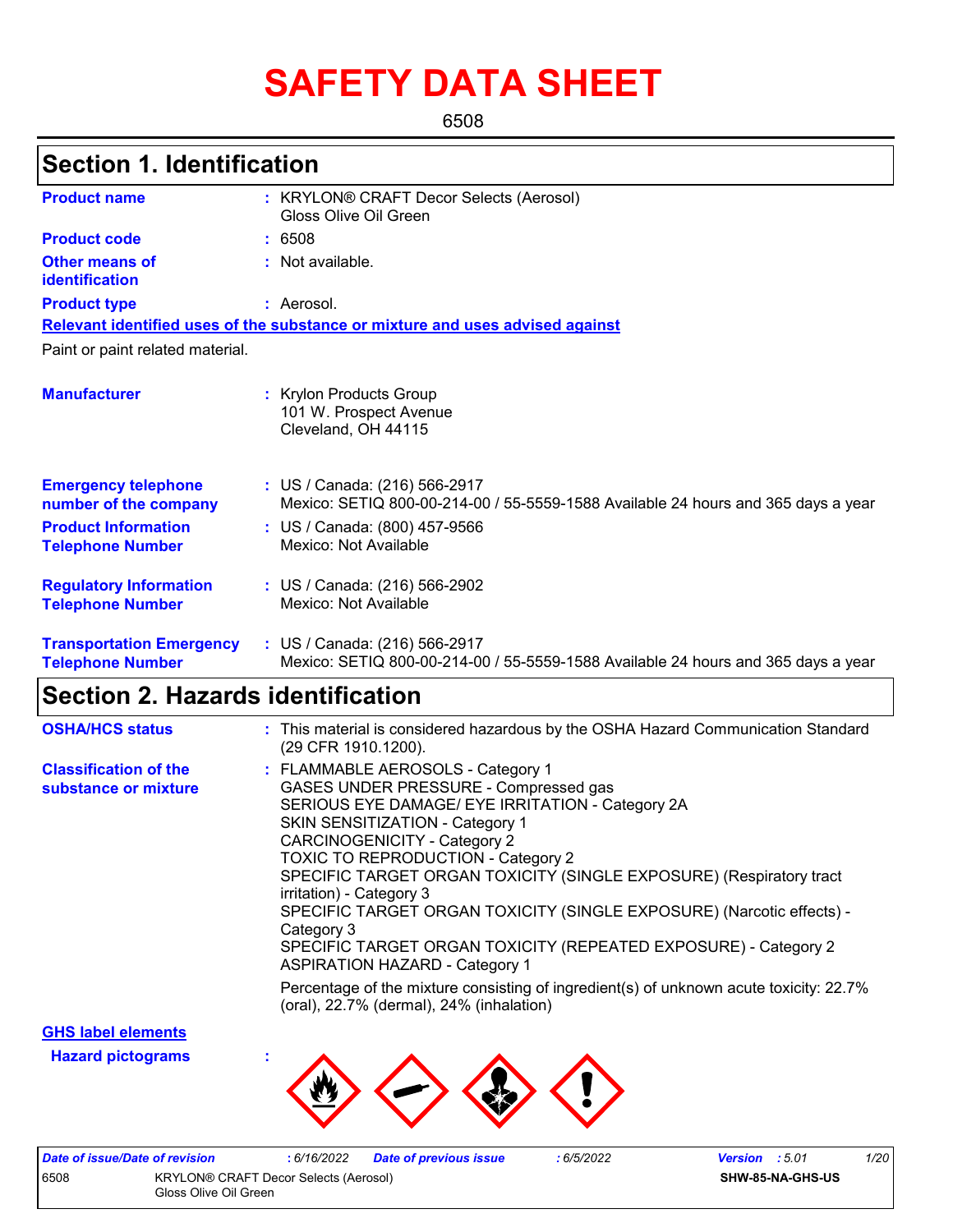# **Section 2. Hazards identification**

| <b>Signal word</b>                                          | : Danger                                                                                                                                                                                                                                                                                                                                                                                                                                                                                                                                                                                                                                           |
|-------------------------------------------------------------|----------------------------------------------------------------------------------------------------------------------------------------------------------------------------------------------------------------------------------------------------------------------------------------------------------------------------------------------------------------------------------------------------------------------------------------------------------------------------------------------------------------------------------------------------------------------------------------------------------------------------------------------------|
| <b>Hazard statements</b><br><b>Precautionary statements</b> | : Extremely flammable aerosol.<br>Contains gas under pressure; may explode if heated.<br>May be fatal if swallowed and enters airways.<br>May cause an allergic skin reaction.<br>Causes serious eye irritation.<br>May cause respiratory irritation.<br>May cause drowsiness or dizziness.<br>Suspected of causing cancer.<br>Suspected of damaging fertility or the unborn child.<br>May cause damage to organs through prolonged or repeated exposure.                                                                                                                                                                                          |
| <b>General</b>                                              | : Read label before use. Keep out of reach of children. If medical advice is needed,                                                                                                                                                                                                                                                                                                                                                                                                                                                                                                                                                               |
|                                                             | have product container or label at hand.                                                                                                                                                                                                                                                                                                                                                                                                                                                                                                                                                                                                           |
| <b>Prevention</b>                                           | : Obtain special instructions before use. Do not handle until all safety precautions have<br>been read and understood. Wear protective gloves, protective clothing and eye or face<br>protection. Keep away from heat, hot surfaces, sparks, open flames and other ignition<br>sources. No smoking. Do not spray on an open flame or other ignition source. Use<br>only outdoors or in a well-ventilated area. Do not breathe dust or mist. Wash<br>thoroughly after handling. Contaminated work clothing must not be allowed out of the<br>workplace. Pressurized container: Do not pierce or burn, even after use.                               |
| <b>Response</b>                                             | : IF exposed or concerned: Get medical advice or attention. IF INHALED: Remove<br>person to fresh air and keep comfortable for breathing. Call a POISON CENTER or<br>doctor if you feel unwell. IF SWALLOWED: Immediately call a POISON CENTER or<br>doctor. Do NOT induce vomiting. Wash contaminated clothing before reuse. IF ON<br>SKIN: Wash with plenty of water. If skin irritation or rash occurs: Get medical advice or<br>attention. IF IN EYES: Rinse cautiously with water for several minutes. Remove contact<br>lenses, if present and easy to do. Continue rinsing. If eye irritation persists: Get medical<br>advice or attention. |
| <b>Storage</b>                                              | : Store locked up. Protect from sunlight. Do not expose to temperatures exceeding 50<br>°C/122 °F. Store in a well-ventilated place. Keep container tightly closed.                                                                                                                                                                                                                                                                                                                                                                                                                                                                                |
| <b>Disposal</b>                                             | : Dispose of contents and container in accordance with all local, regional, national and<br>international regulations.                                                                                                                                                                                                                                                                                                                                                                                                                                                                                                                             |
| <b>Supplemental label</b><br>elements                       | DELAYED EFFECTS FROM LONG TERM OVEREXPOSURE. Contains solvents which<br>can cause permanent brain and nervous system damage. Intentional misuse by<br>deliberately concentrating and inhaling the contents can be harmful or fatal. WARNING:<br>This product contains chemicals known to the State of California to cause cancer and<br>birth defects or other reproductive harm.                                                                                                                                                                                                                                                                  |
|                                                             | Please refer to the SDS for additional information. Keep out of reach of children. Keep<br>upright in a cool, dry place. Do not discard empty can in trash compactor.                                                                                                                                                                                                                                                                                                                                                                                                                                                                              |
| <b>Hazards not otherwise</b><br>classified                  | : DANGER: Rags, steel wool, other waste soaked with this product, and sanding residue<br>may spontaneously catch fire if improperly discarded. Immediately place rags, steel<br>wool, other waste soaked with this product, and sanding residue in a sealed, water-filled,<br>metal container. Dispose of in accordance with local fire regulations.                                                                                                                                                                                                                                                                                               |

# **Section 3. Composition/information on ingredients**

| <b>Substance/mixture</b> | : Mixture        |
|--------------------------|------------------|
| Other means of           | : Not available. |
| <b>identification</b>    |                  |

## **CAS number/other identifiers**

|     | <i><b>late of issue/Date c</b></i> |  |
|-----|------------------------------------|--|
| 508 |                                    |  |
|     |                                    |  |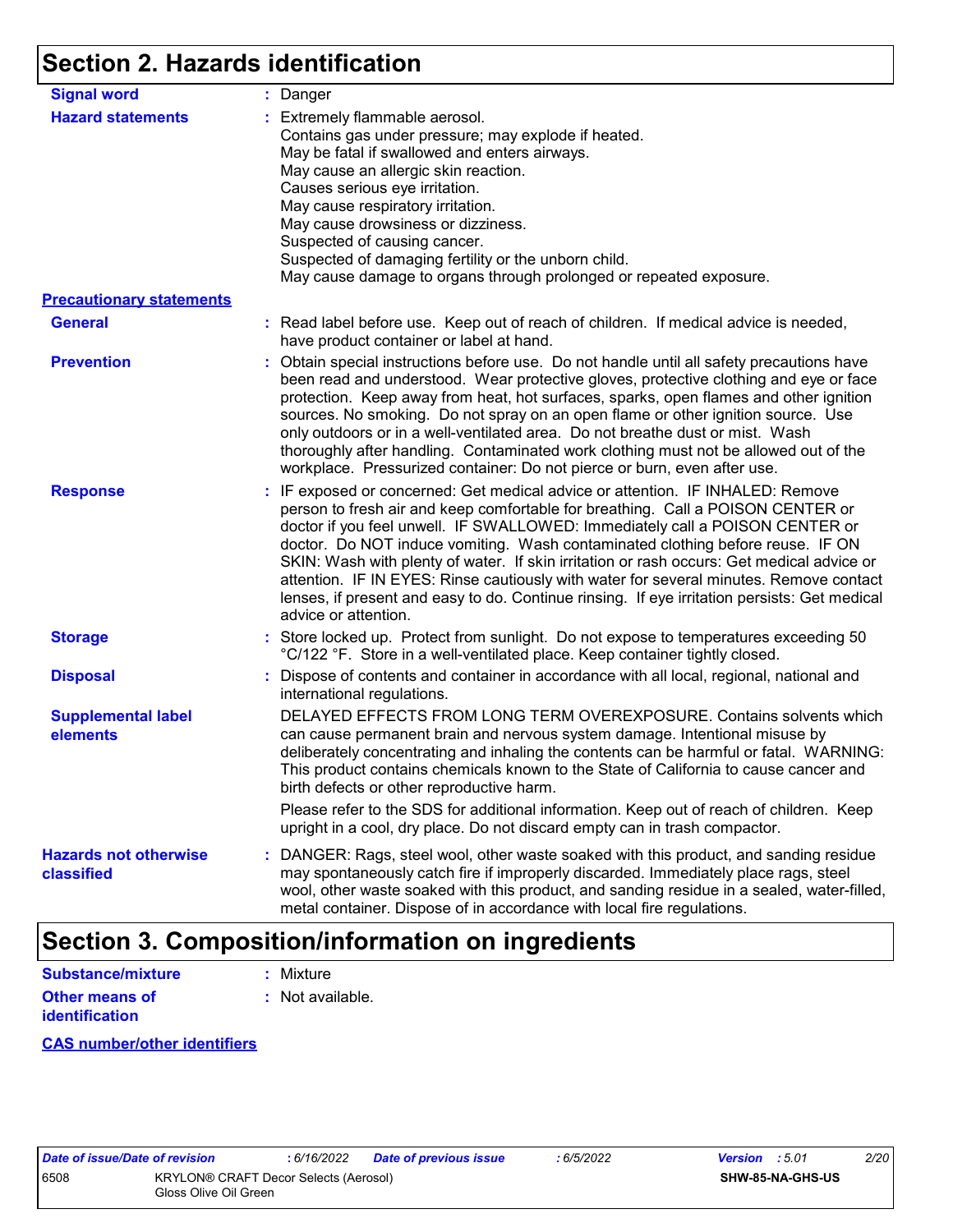# **Section 3. Composition/information on ingredients**

| <b>Ingredient name</b>               | % by weight | <b>CAS number</b> |
|--------------------------------------|-------------|-------------------|
| Acetone                              | 225 - ≤50   | 67-64-1           |
| Propane                              | 210 - ≤25   | 74-98-6           |
| <b>Butane</b>                        | 210 - ≤25   | 106-97-8          |
| Lt. Aliphatic Hydrocarbon Solvent    | ≤10         | 64742-89-8        |
| <b>Isobutyl Acetate</b>              | $≤3$        | 110-19-0          |
| Xylene, mixed isomers                | $≤3$        | 1330-20-7         |
| Toluene                              | ∣<1         | 108-88-3          |
| Titanium Dioxide                     | 1≤          | 13463-67-7        |
| Hydrotreated Heavy Petroleum Naphtha | l≤0.3       | 64742-48-9        |
| Methyl Ethyl Ketoxime                | l≤0.3       | 96-29-7           |
| Ethylbenzene                         | ≤0.3        | 100-41-4          |

Any concentration shown as a range is to protect confidentiality or is due to batch variation.

**There are no additional ingredients present which, within the current knowledge of the supplier and in the concentrations applicable, are classified and hence require reporting in this section.**

**Occupational exposure limits, if available, are listed in Section 8.**

## **Section 4. First aid measures**

### **Description of necessary first aid measures**

| <b>Eye contact</b>  | : Immediately flush eyes with plenty of water, occasionally lifting the upper and lower<br>eyelids. Check for and remove any contact lenses. Continue to rinse for at least 10<br>minutes. Get medical attention.                                                                                                                                                                                                                                                                                                                                                                                                                                                                                                                                       |
|---------------------|---------------------------------------------------------------------------------------------------------------------------------------------------------------------------------------------------------------------------------------------------------------------------------------------------------------------------------------------------------------------------------------------------------------------------------------------------------------------------------------------------------------------------------------------------------------------------------------------------------------------------------------------------------------------------------------------------------------------------------------------------------|
| <b>Inhalation</b>   | : Remove victim to fresh air and keep at rest in a position comfortable for breathing. If it<br>is suspected that fumes are still present, the rescuer should wear an appropriate mask<br>or self-contained breathing apparatus. If not breathing, if breathing is irregular or if<br>respiratory arrest occurs, provide artificial respiration or oxygen by trained personnel. It<br>may be dangerous to the person providing aid to give mouth-to-mouth resuscitation.<br>Get medical attention. If necessary, call a poison center or physician. If unconscious,<br>place in recovery position and get medical attention immediately. Maintain an open<br>airway. Loosen tight clothing such as a collar, tie, belt or waistband.                    |
| <b>Skin contact</b> | : Wash with plenty of soap and water. Remove contaminated clothing and shoes. Wash<br>contaminated clothing thoroughly with water before removing it, or wear gloves.<br>Continue to rinse for at least 10 minutes. Get medical attention. In the event of any<br>complaints or symptoms, avoid further exposure. Wash clothing before reuse. Clean<br>shoes thoroughly before reuse.                                                                                                                                                                                                                                                                                                                                                                   |
| <b>Ingestion</b>    | : Get medical attention immediately. Call a poison center or physician. Wash out mouth<br>with water. Remove dentures if any. If material has been swallowed and the exposed<br>person is conscious, give small quantities of water to drink. Stop if the exposed person<br>feels sick as vomiting may be dangerous. Aspiration hazard if swallowed. Can enter<br>lungs and cause damage. Do not induce vomiting. If vomiting occurs, the head should<br>be kept low so that vomit does not enter the lungs. Never give anything by mouth to an<br>unconscious person. If unconscious, place in recovery position and get medical<br>attention immediately. Maintain an open airway. Loosen tight clothing such as a collar,<br>tie, belt or waistband. |

**Most important symptoms/effects, acute and delayed**

| <b>Potential acute health effects</b> |                                                                                                                              |
|---------------------------------------|------------------------------------------------------------------------------------------------------------------------------|
| <b>Eve contact</b>                    | : Causes serious eye irritation.                                                                                             |
| <b>Inhalation</b>                     | : Can cause central nervous system (CNS) depression. May cause drowsiness or<br>dizziness. May cause respiratory irritation. |
| <b>Skin contact</b>                   | : May cause an allergic skin reaction.                                                                                       |

| Date of issue/Date of revision |                                                                | 6/16/2022 | <b>Date of previous issue</b> | : 6/5/2022 | <b>Version</b> : 5.01 |                         | <i>3/20</i> |
|--------------------------------|----------------------------------------------------------------|-----------|-------------------------------|------------|-----------------------|-------------------------|-------------|
| 6508                           | KRYLON® CRAFT Decor Selects (Aerosol)<br>Gloss Olive Oil Green |           |                               |            |                       | <b>SHW-85-NA-GHS-US</b> |             |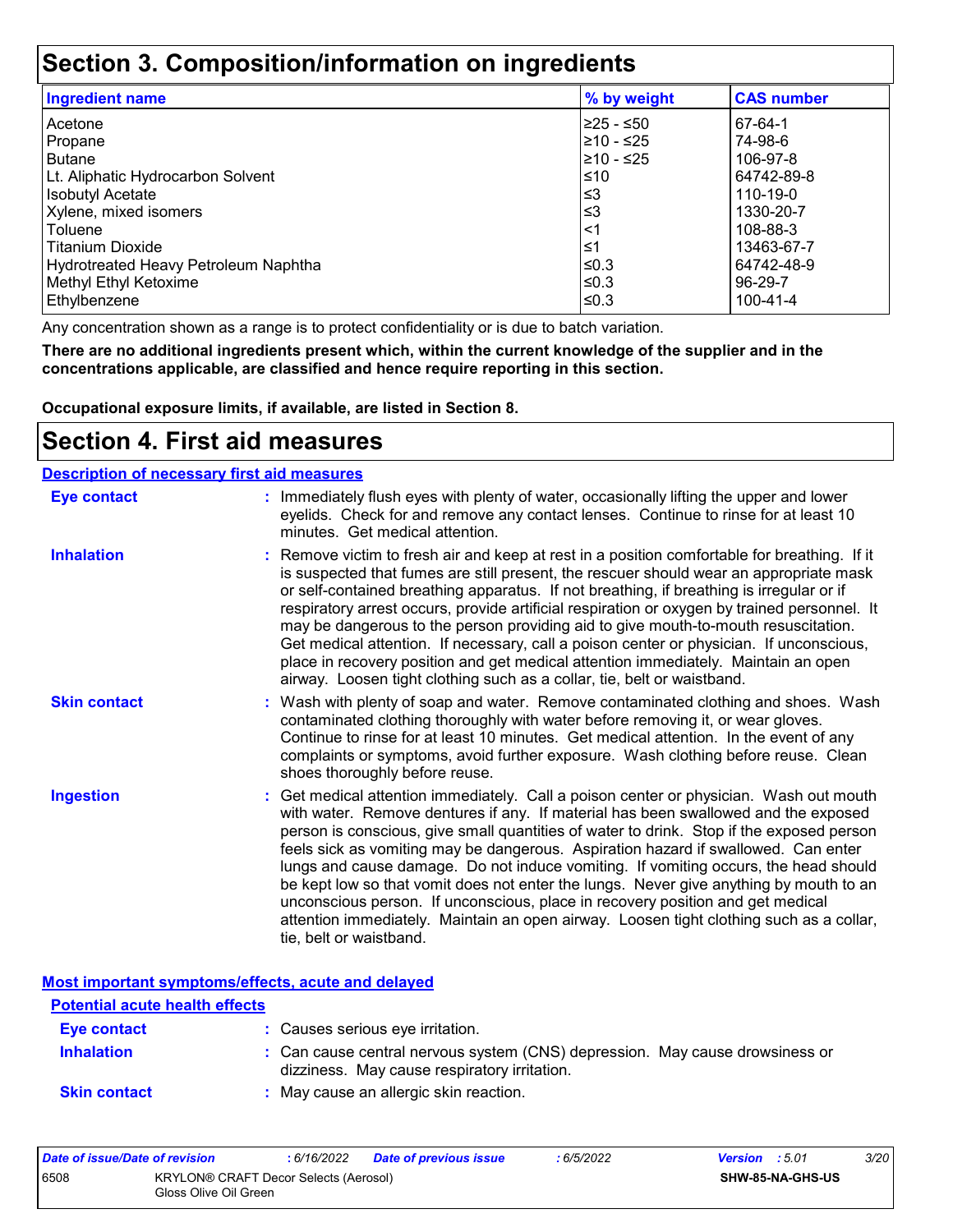# **Section 4. First aid measures**

| <b>Ingestion</b>                  | : Can cause central nervous system (CNS) depression. May be fatal if swallowed and<br>enters airways.                                                                                                                                                                                                                                                                                                           |
|-----------------------------------|-----------------------------------------------------------------------------------------------------------------------------------------------------------------------------------------------------------------------------------------------------------------------------------------------------------------------------------------------------------------------------------------------------------------|
| Over-exposure signs/symptoms      |                                                                                                                                                                                                                                                                                                                                                                                                                 |
| <b>Eye contact</b>                | : Adverse symptoms may include the following:<br>pain or irritation<br>watering<br>redness                                                                                                                                                                                                                                                                                                                      |
| <b>Inhalation</b>                 | : Adverse symptoms may include the following:<br>respiratory tract irritation<br>coughing<br>nausea or vomiting<br>headache<br>drowsiness/fatigue<br>dizziness/vertigo<br>unconsciousness<br>reduced fetal weight<br>increase in fetal deaths<br>skeletal malformations                                                                                                                                         |
| <b>Skin contact</b>               | : Adverse symptoms may include the following:<br>irritation<br>redness<br>reduced fetal weight<br>increase in fetal deaths<br>skeletal malformations                                                                                                                                                                                                                                                            |
| <b>Ingestion</b>                  | : Adverse symptoms may include the following:<br>nausea or vomiting<br>reduced fetal weight<br>increase in fetal deaths<br>skeletal malformations                                                                                                                                                                                                                                                               |
|                                   | Indication of immediate medical attention and special treatment needed, if necessary                                                                                                                                                                                                                                                                                                                            |
| <b>Notes to physician</b>         | : Treat symptomatically. Contact poison treatment specialist immediately if large<br>quantities have been ingested or inhaled.                                                                                                                                                                                                                                                                                  |
| <b>Specific treatments</b>        | : No specific treatment.                                                                                                                                                                                                                                                                                                                                                                                        |
| <b>Protection of first-aiders</b> | : No action shall be taken involving any personal risk or without suitable training. If it is<br>suspected that fumes are still present, the rescuer should wear an appropriate mask or<br>self-contained breathing apparatus. It may be dangerous to the person providing aid to<br>give mouth-to-mouth resuscitation. Wash contaminated clothing thoroughly with water<br>before removing it, or wear gloves. |
|                                   |                                                                                                                                                                                                                                                                                                                                                                                                                 |

**See toxicological information (Section 11)**

# **Section 5. Fire-fighting measures**

| <b>Extinguishing media</b>                           |                                                                                                                                                                                                                                                                                                                                                                                                                                                       |                               |
|------------------------------------------------------|-------------------------------------------------------------------------------------------------------------------------------------------------------------------------------------------------------------------------------------------------------------------------------------------------------------------------------------------------------------------------------------------------------------------------------------------------------|-------------------------------|
| <b>Suitable extinguishing</b><br>media               | : Use an extinguishing agent suitable for the surrounding fire.                                                                                                                                                                                                                                                                                                                                                                                       |                               |
| Unsuitable extinguishing<br>media                    | : None known.                                                                                                                                                                                                                                                                                                                                                                                                                                         |                               |
| <b>Specific hazards arising</b><br>from the chemical | : Extremely flammable aerosol. Runoff to sewer may create fire or explosion hazard. In<br>a fire or if heated, a pressure increase will occur and the container may burst, with the<br>risk of a subsequent explosion. Gas may accumulate in low or confined areas or travel<br>a considerable distance to a source of ignition and flash back, causing fire or explosion.<br>Bursting aerosol containers may be propelled from a fire at high speed. |                               |
| Date of issue/Date of revision                       | <b>Date of previous issue</b><br>:6/5/2022<br>:6/16/2022                                                                                                                                                                                                                                                                                                                                                                                              | 4/20<br><b>Version</b> : 5.01 |
| 6508<br>Gloss Olive Oil Green                        | <b>KRYLON® CRAFT Decor Selects (Aerosol)</b>                                                                                                                                                                                                                                                                                                                                                                                                          | SHW-85-NA-GHS-US              |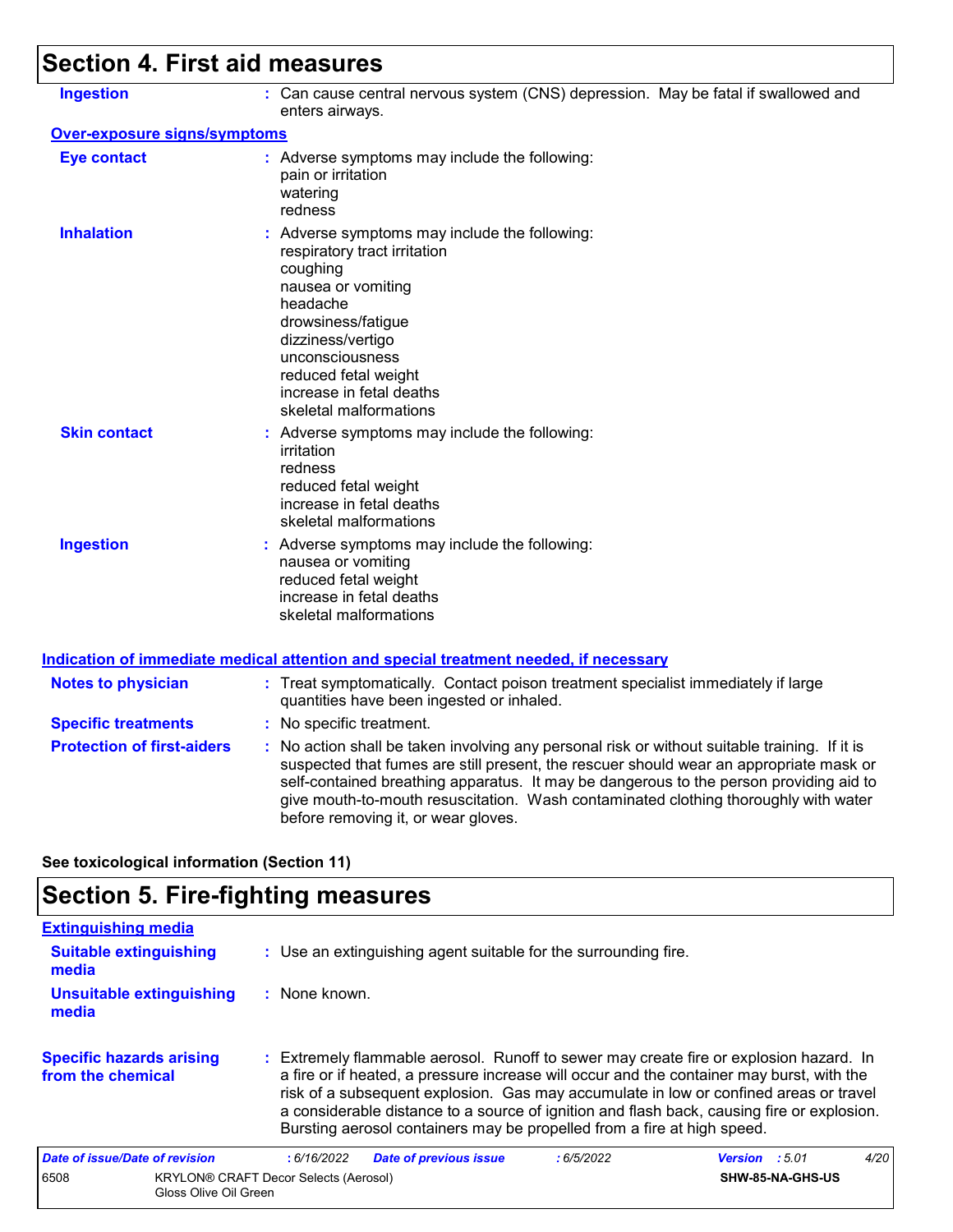# **Section 5. Fire-fighting measures**

| <b>Hazardous thermal</b><br>decomposition products       | Decomposition products may include the following materials:<br>carbon dioxide<br>carbon monoxide                                                                                                                                                                                                                              |
|----------------------------------------------------------|-------------------------------------------------------------------------------------------------------------------------------------------------------------------------------------------------------------------------------------------------------------------------------------------------------------------------------|
| <b>Special protective actions</b><br>for fire-fighters   | : Promptly isolate the scene by removing all persons from the vicinity of the incident if<br>there is a fire. No action shall be taken involving any personal risk or without suitable<br>training. Move containers from fire area if this can be done without risk. Use water<br>spray to keep fire-exposed containers cool. |
| <b>Special protective</b><br>equipment for fire-fighters | : Fire-fighters should wear appropriate protective equipment and self-contained breathing<br>apparatus (SCBA) with a full face-piece operated in positive pressure mode.                                                                                                                                                      |

## **Section 6. Accidental release measures**

|                                                                                                  | Personal precautions, protective equipment and emergency procedures                                                                                                                                                                                                                                                                                                                                                                                                                                                                                                                                                                                                                                                                                                              |
|--------------------------------------------------------------------------------------------------|----------------------------------------------------------------------------------------------------------------------------------------------------------------------------------------------------------------------------------------------------------------------------------------------------------------------------------------------------------------------------------------------------------------------------------------------------------------------------------------------------------------------------------------------------------------------------------------------------------------------------------------------------------------------------------------------------------------------------------------------------------------------------------|
| For non-emergency<br>personnel                                                                   | : No action shall be taken involving any personal risk or without suitable training.<br>Evacuate surrounding areas. Keep unnecessary and unprotected personnel from<br>entering. In the case of aerosols being ruptured, care should be taken due to the rapid<br>escape of the pressurized contents and propellant. If a large number of containers are<br>ruptured, treat as a bulk material spillage according to the instructions in the clean-up<br>section. Do not touch or walk through spilled material. Shut off all ignition sources. No<br>flares, smoking or flames in hazard area. Avoid breathing vapor or mist. Provide<br>adequate ventilation. Wear appropriate respirator when ventilation is inadequate. Put<br>on appropriate personal protective equipment. |
| For emergency responders                                                                         | If specialized clothing is required to deal with the spillage, take note of any information in<br>÷.<br>Section 8 on suitable and unsuitable materials. See also the information in "For non-<br>emergency personnel".                                                                                                                                                                                                                                                                                                                                                                                                                                                                                                                                                           |
| <b>Environmental precautions</b><br><b>Methods and materials for containment and cleaning up</b> | : Avoid dispersal of spilled material and runoff and contact with soil, waterways, drains<br>and sewers. Inform the relevant authorities if the product has caused environmental<br>pollution (sewers, waterways, soil or air).                                                                                                                                                                                                                                                                                                                                                                                                                                                                                                                                                  |
|                                                                                                  |                                                                                                                                                                                                                                                                                                                                                                                                                                                                                                                                                                                                                                                                                                                                                                                  |
| <b>Small spill</b>                                                                               | : Stop leak if without risk. Move containers from spill area. Use spark-proof tools and<br>explosion-proof equipment. Dilute with water and mop up if water-soluble. Alternatively,<br>or if water-insoluble, absorb with an inert dry material and place in an appropriate waste<br>disposal container. Dispose of via a licensed waste disposal contractor.                                                                                                                                                                                                                                                                                                                                                                                                                    |
| <b>Large spill</b>                                                                               | Stop leak if without risk. Move containers from spill area. Use spark-proof tools and<br>explosion-proof equipment. Approach release from upwind. Prevent entry into sewers,<br>water courses, basements or confined areas. Wash spillages into an effluent treatment<br>plant or proceed as follows. Contain and collect spillage with non-combustible,<br>absorbent material e.g. sand, earth, vermiculite or diatomaceous earth and place in<br>container for disposal according to local regulations (see Section 13). Dispose of via a<br>licensed waste disposal contractor. Contaminated absorbent material may pose the<br>same hazard as the spilled product. Note: see Section 1 for emergency contact<br>information and Section 13 for waste disposal.               |

## **Section 7. Handling and storage**

#### **Precautions for safe handling**

**Protective measures :** Put on appropriate personal protective equipment (see Section 8). Persons with a history of skin sensitization problems should not be employed in any process in which this product is used. Pressurized container: protect from sunlight and do not expose to temperatures exceeding 50°C. Do not pierce or burn, even after use. Avoid exposure obtain special instructions before use. Avoid exposure during pregnancy. Do not handle until all safety precautions have been read and understood. Do not get in eyes or on skin or clothing. Do not breathe vapor or mist. Do not swallow. Avoid breathing

| Date of issue/Date of revision |                                                                | : 6/16/2022 | <b>Date of previous issue</b> | : 6/5/2022 | <b>Version</b> : 5.01 |                         | 5/20 |
|--------------------------------|----------------------------------------------------------------|-------------|-------------------------------|------------|-----------------------|-------------------------|------|
| 6508                           | KRYLON® CRAFT Decor Selects (Aerosol)<br>Gloss Olive Oil Green |             |                               |            |                       | <b>SHW-85-NA-GHS-US</b> |      |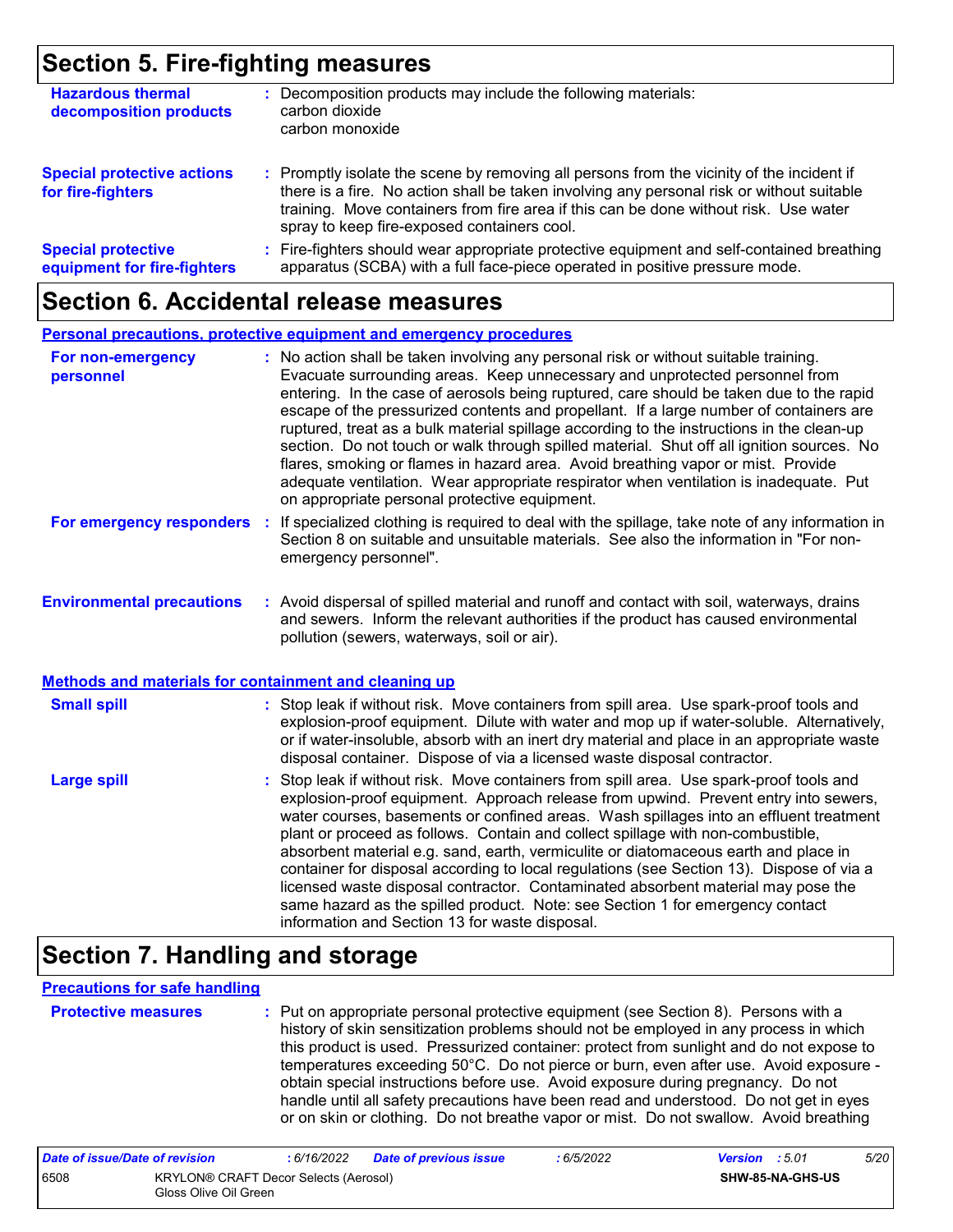# **Section 7. Handling and storage**

|                                                                                  | gas. Use only with adequate ventilation. Wear appropriate respirator when ventilation is<br>inadequate. Store and use away from heat, sparks, open flame or any other ignition<br>source. Use explosion-proof electrical (ventilating, lighting and material handling)<br>equipment. Use only non-sparking tools. Empty containers retain product residue and<br>can be hazardous.                                   |
|----------------------------------------------------------------------------------|----------------------------------------------------------------------------------------------------------------------------------------------------------------------------------------------------------------------------------------------------------------------------------------------------------------------------------------------------------------------------------------------------------------------|
| <b>Advice on general</b><br>occupational hygiene                                 | : Eating, drinking and smoking should be prohibited in areas where this material is<br>handled, stored and processed. Workers should wash hands and face before eating,<br>drinking and smoking. Remove contaminated clothing and protective equipment before<br>entering eating areas. See also Section 8 for additional information on hygiene<br>measures.                                                        |
| <b>Conditions for safe storage,</b><br>including any<br><b>incompatibilities</b> | : Store in accordance with local regulations. Store away from direct sunlight in a dry, cool<br>and well-ventilated area, away from incompatible materials (see Section 10) and food<br>and drink. Protect from sunlight. Store locked up. Eliminate all ignition sources. Use<br>appropriate containment to avoid environmental contamination. See Section 10 for<br>incompatible materials before handling or use. |

# **Section 8. Exposure controls/personal protection**

## **Control parameters**

## **Occupational exposure limits (OSHA United States)**

| <b>Ingredient name</b>                                       | CAS#                   | <b>Exposure limits</b>                                                                                                                                                                                                                                                                                         |
|--------------------------------------------------------------|------------------------|----------------------------------------------------------------------------------------------------------------------------------------------------------------------------------------------------------------------------------------------------------------------------------------------------------------|
| Acetone                                                      | 67-64-1                | ACGIH TLV (United States, 1/2021).<br>TWA: 250 ppm 8 hours.<br>STEL: 500 ppm 15 minutes.<br>NIOSH REL (United States, 10/2020).<br>TWA: 250 ppm 10 hours.<br>TWA: 590 mg/m <sup>3</sup> 10 hours.<br>OSHA PEL (United States, 5/2018).<br>TWA: 1000 ppm 8 hours.<br>TWA: 2400 mg/m <sup>3</sup> 8 hours.       |
| Propane                                                      | 74-98-6                | NIOSH REL (United States, 10/2020).<br>TWA: 1000 ppm 10 hours.<br>TWA: 1800 mg/m <sup>3</sup> 10 hours.<br>OSHA PEL (United States, 5/2018).<br>TWA: 1000 ppm 8 hours.<br>TWA: 1800 mg/m <sup>3</sup> 8 hours.<br>ACGIH TLV (United States, 1/2021). Oxygen<br>Depletion [Asphyxiant]. Explosive potential.    |
| <b>Butane</b>                                                | 106-97-8               | NIOSH REL (United States, 10/2020).<br>TWA: 800 ppm 10 hours.<br>TWA: 1900 mg/m <sup>3</sup> 10 hours.<br>ACGIH TLV (United States, 1/2021).<br><b>Explosive potential.</b><br>STEL: 1000 ppm 15 minutes.                                                                                                      |
| Lt. Aliphatic Hydrocarbon Solvent<br><b>Isobutyl Acetate</b> | 64742-89-8<br>110-19-0 | None.<br>NIOSH REL (United States, 10/2020).<br>TWA: 150 ppm 10 hours.<br>TWA: 700 mg/m <sup>3</sup> 10 hours.<br>OSHA PEL (United States, 5/2018).<br>TWA: 150 ppm 8 hours.<br>TWA: 700 mg/m <sup>3</sup> 8 hours.<br>ACGIH TLV (United States, 1/2021).<br>STEL: 150 ppm 15 minutes.<br>TWA: 50 ppm 8 hours. |
| Xylene, mixed isomers                                        | 1330-20-7              | ACGIH TLV (United States, 1/2021).                                                                                                                                                                                                                                                                             |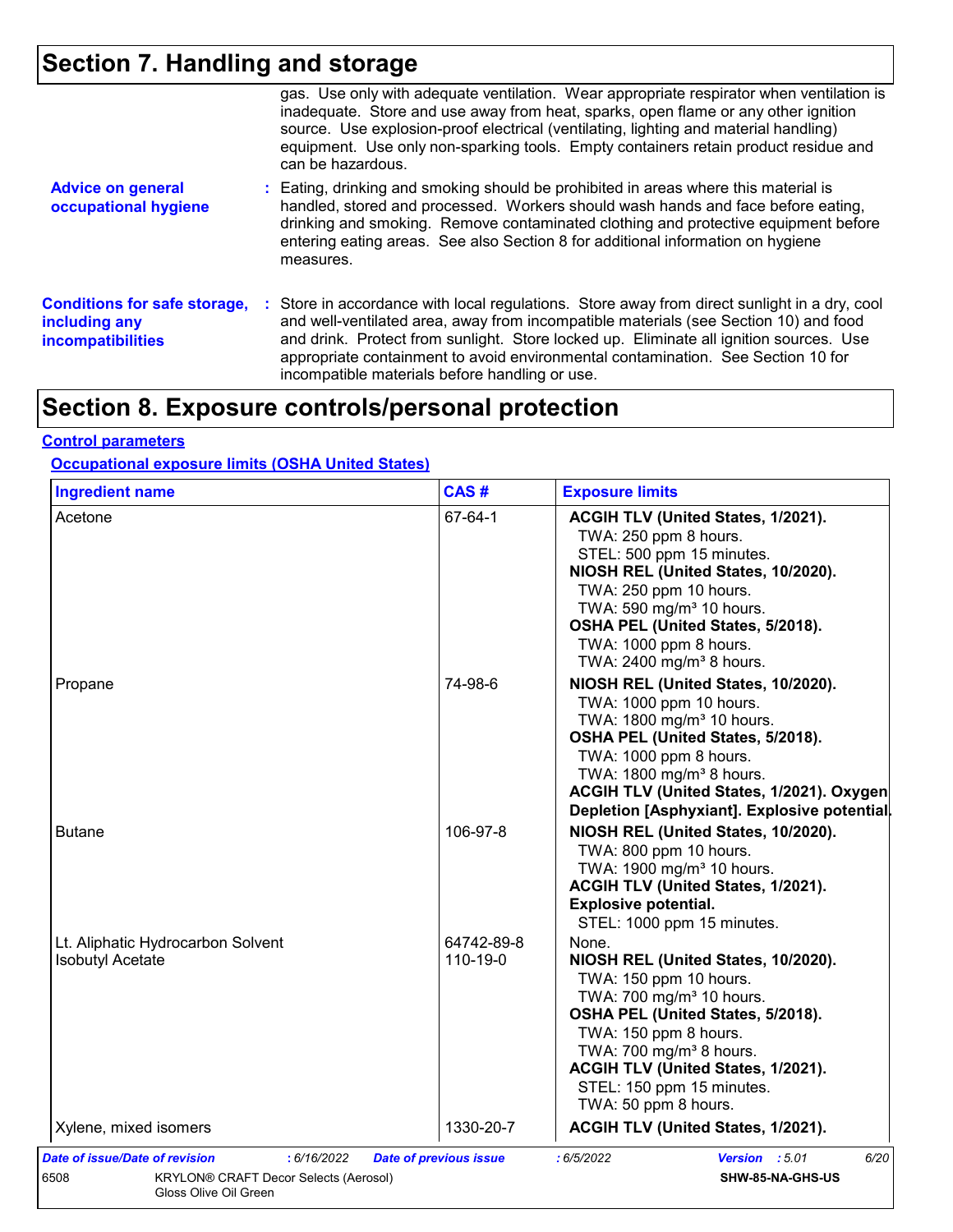|                                                               |                       | TWA: 100 ppm 8 hours.<br>TWA: 434 mg/m <sup>3</sup> 8 hours.<br>STEL: 150 ppm 15 minutes.<br>STEL: 651 mg/m <sup>3</sup> 15 minutes.<br>OSHA PEL (United States, 5/2018).<br>TWA: 100 ppm 8 hours.<br>TWA: $435 \text{ mg/m}^3$ 8 hours.                                                                                                          |
|---------------------------------------------------------------|-----------------------|---------------------------------------------------------------------------------------------------------------------------------------------------------------------------------------------------------------------------------------------------------------------------------------------------------------------------------------------------|
| Toluene                                                       | 108-88-3              | OSHA PEL Z2 (United States, 2/2013).<br>TWA: 200 ppm 8 hours.<br>CEIL: 300 ppm<br>AMP: 500 ppm 10 minutes.<br>NIOSH REL (United States, 10/2020).<br>TWA: 100 ppm 10 hours.<br>TWA: 375 mg/m <sup>3</sup> 10 hours.<br>STEL: 150 ppm 15 minutes.<br>STEL: 560 mg/m <sup>3</sup> 15 minutes.<br>ACGIH TLV (United States, 1/2021).<br>Ototoxicant. |
| <b>Titanium Dioxide</b>                                       | 13463-67-7            | TWA: 20 ppm 8 hours.<br>ACGIH TLV (United States, 1/2021).<br>TWA: 10 mg/m <sup>3</sup> 8 hours.<br>OSHA PEL (United States, 5/2018).<br>TWA: 15 mg/m <sup>3</sup> 8 hours. Form: Total dust                                                                                                                                                      |
| Hydrotreated Heavy Petroleum Naphtha<br>Methyl Ethyl Ketoxime | 64742-48-9<br>96-29-7 | None.<br>OARS WEEL (United States, 1/2021). Skin<br>sensitizer.<br>TWA: 10 ppm 8 hours.                                                                                                                                                                                                                                                           |
| Ethylbenzene                                                  | $100 - 41 - 4$        | ACGIH TLV (United States, 1/2021).<br>TWA: 20 ppm 8 hours.<br>NIOSH REL (United States, 10/2020).<br>TWA: 100 ppm 10 hours.<br>TWA: 435 mg/m <sup>3</sup> 10 hours.<br>STEL: 125 ppm 15 minutes.<br>STEL: 545 mg/m <sup>3</sup> 15 minutes.<br>OSHA PEL (United States, 5/2018).<br>TWA: 100 ppm 8 hours.<br>TWA: 435 mg/m <sup>3</sup> 8 hours.  |

## **Occupational exposure limits (Canada)**

| <b>Ingredient name</b>                                                 |             | CAS#                          | <b>Exposure limits</b>                                                                                                                                                                                                                                                                                                                                                                                                                                                                                                                                                                                                     |      |
|------------------------------------------------------------------------|-------------|-------------------------------|----------------------------------------------------------------------------------------------------------------------------------------------------------------------------------------------------------------------------------------------------------------------------------------------------------------------------------------------------------------------------------------------------------------------------------------------------------------------------------------------------------------------------------------------------------------------------------------------------------------------------|------|
| acetone                                                                |             | 67-64-1                       | CA Alberta Provincial (Canada, 6/2018).<br>8 hrs OEL: 1200 mg/m <sup>3</sup> 8 hours.<br>15 min OEL: 1800 mg/m <sup>3</sup> 15 minutes.<br>8 hrs OEL: 500 ppm 8 hours.<br>15 min OEL: 750 ppm 15 minutes.<br><b>CA British Columbia Provincial (Canada,</b><br>$6/2021$ ).<br>TWA: 250 ppm 8 hours.<br>STEL: 500 ppm 15 minutes.<br>CA Ontario Provincial (Canada, 6/2019).<br>TWA: 250 ppm 8 hours.<br>STEL: 500 ppm 15 minutes.<br>CA Quebec Provincial (Canada, 6/2021).<br>TWAEV: 500 ppm 8 hours.<br>TWAEV: 1190 mg/m <sup>3</sup> 8 hours.<br>STEV: 1000 ppm 15 minutes.<br>STEV: 2380 mg/m <sup>3</sup> 15 minutes. |      |
| Date of issue/Date of revision                                         | : 6/16/2022 | <b>Date of previous issue</b> | :6/5/2022<br>Version : 5.01                                                                                                                                                                                                                                                                                                                                                                                                                                                                                                                                                                                                | 7/20 |
| 6508<br>KRYLON® CRAFT Decor Selects (Aerosol)<br>Gloss Olive Oil Green |             | SHW-85-NA-GHS-US              |                                                                                                                                                                                                                                                                                                                                                                                                                                                                                                                                                                                                                            |      |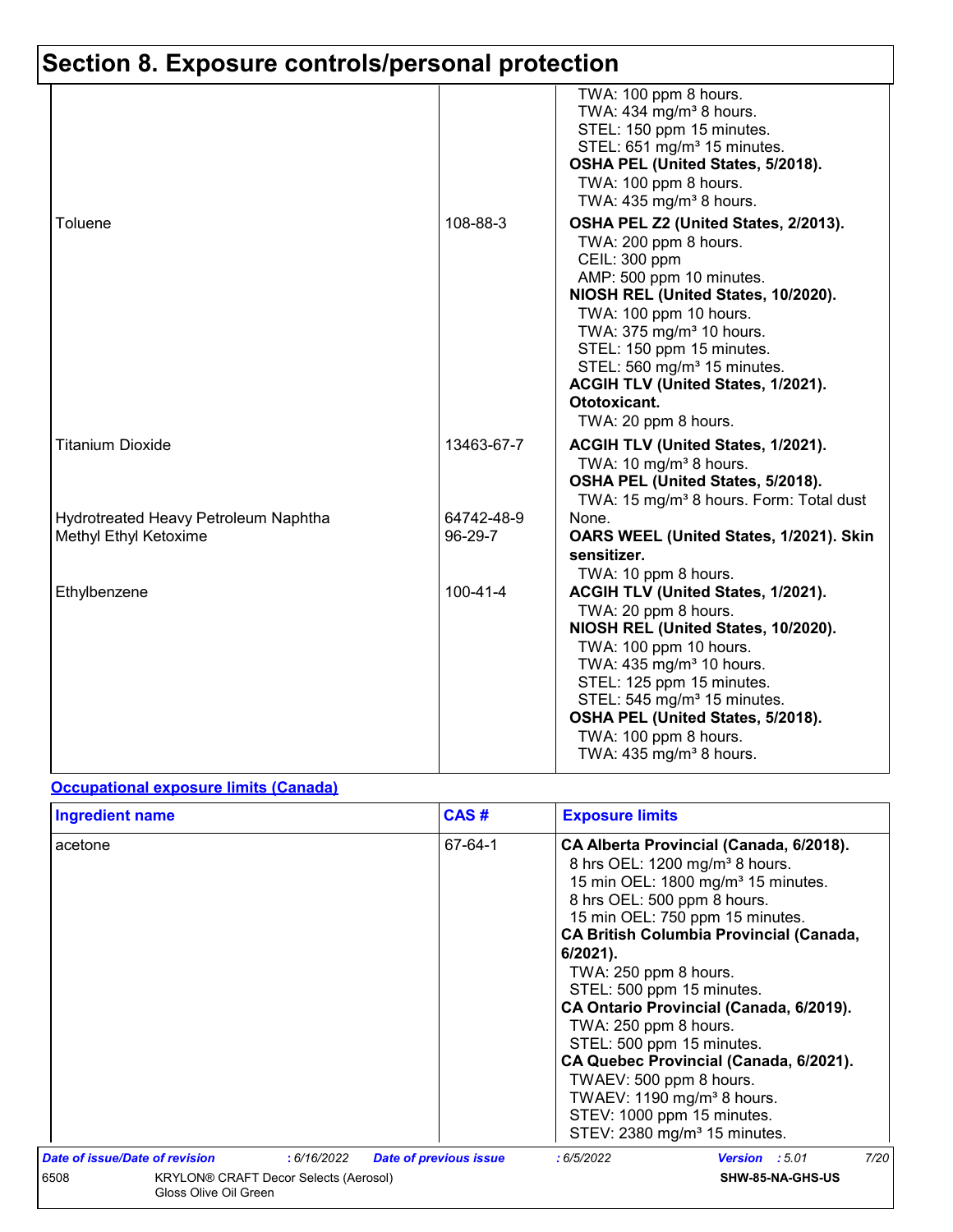|                  | <b>CA Saskatchewan Provincial (Canada,</b><br>7/2013).<br>STEL: 750 ppm 15 minutes.<br>TWA: 500 ppm 8 hours.                                                                                                                                                                                                                                                                                                                                                               |                                                                                                                                     |
|------------------|----------------------------------------------------------------------------------------------------------------------------------------------------------------------------------------------------------------------------------------------------------------------------------------------------------------------------------------------------------------------------------------------------------------------------------------------------------------------------|-------------------------------------------------------------------------------------------------------------------------------------|
| Normal propane   | 74-98-6<br>CA Alberta Provincial (Canada, 6/2018).<br>8 hrs OEL: 1000 ppm 8 hours.<br>TWAEV: 1000 ppm 8 hours.<br>TWAEV: 1800 mg/m <sup>3</sup> 8 hours.<br><b>CA Saskatchewan Provincial (Canada,</b><br>7/2013).<br>STEL: 1250 ppm 15 minutes.<br>TWA: 1000 ppm 8 hours.<br><b>Explosive potential.</b>                                                                                                                                                                  | CA Quebec Provincial (Canada, 6/2021).<br><b>CA British Columbia Provincial (Canada,</b><br>6/2021). Oxygen Depletion [Asphyxiant]. |
|                  | CA Ontario Provincial (Canada, 6/2019).<br>potential.                                                                                                                                                                                                                                                                                                                                                                                                                      | <b>Oxygen Depletion [Asphyxiant]. Explosive</b>                                                                                     |
| <b>Butane</b>    | 106-97-8<br>CA Alberta Provincial (Canada, 6/2018).<br>8 hrs OEL: 1000 ppm 8 hours.<br>TWAEV: 800 ppm 8 hours.<br>TWAEV: 1900 mg/m <sup>3</sup> 8 hours.<br><b>CA Saskatchewan Provincial (Canada,</b><br>7/2013).<br>STEL: 1250 ppm 15 minutes.<br>TWA: 1000 ppm 8 hours.<br>6/2021). Explosive potential.<br>STEL: 1000 ppm 15 minutes.<br>CA Ontario Provincial (Canada, 6/2019).<br><b>Explosive potential.</b><br>STEL: 1000 ppm 15 minutes.                          | CA Quebec Provincial (Canada, 6/2021).<br><b>CA British Columbia Provincial (Canada,</b>                                            |
| Isobutyl acetate | 110-19-0<br>CA Alberta Provincial (Canada, 6/2018).<br>8 hrs OEL: 150 ppm 8 hours.<br>8 hrs OEL: 713 mg/m <sup>3</sup> 8 hours.<br><b>CA Saskatchewan Provincial (Canada,</b><br>7/2013).<br>STEL: 188 ppm 15 minutes.<br>TWA: 150 ppm 8 hours.<br>CA Ontario Provincial (Canada, 6/2019).<br>STEL: 150 ppm 15 minutes.<br>TWA: 50 ppm 8 hours.<br>$6/2021$ ).<br>STEL: 150 ppm 15 minutes.<br>TWA: 50 ppm 8 hours.<br>STEV: 150 ppm 15 minutes.<br>TWAEV: 50 ppm 8 hours. | <b>CA British Columbia Provincial (Canada,</b><br>CA Quebec Provincial (Canada, 6/2021).                                            |
| Xylene           | 1330-20-7<br>CA Alberta Provincial (Canada, 6/2018).<br>8 hrs OEL: 100 ppm 8 hours.<br>15 min OEL: 651 mg/m <sup>3</sup> 15 minutes.<br>15 min OEL: 150 ppm 15 minutes.                                                                                                                                                                                                                                                                                                    |                                                                                                                                     |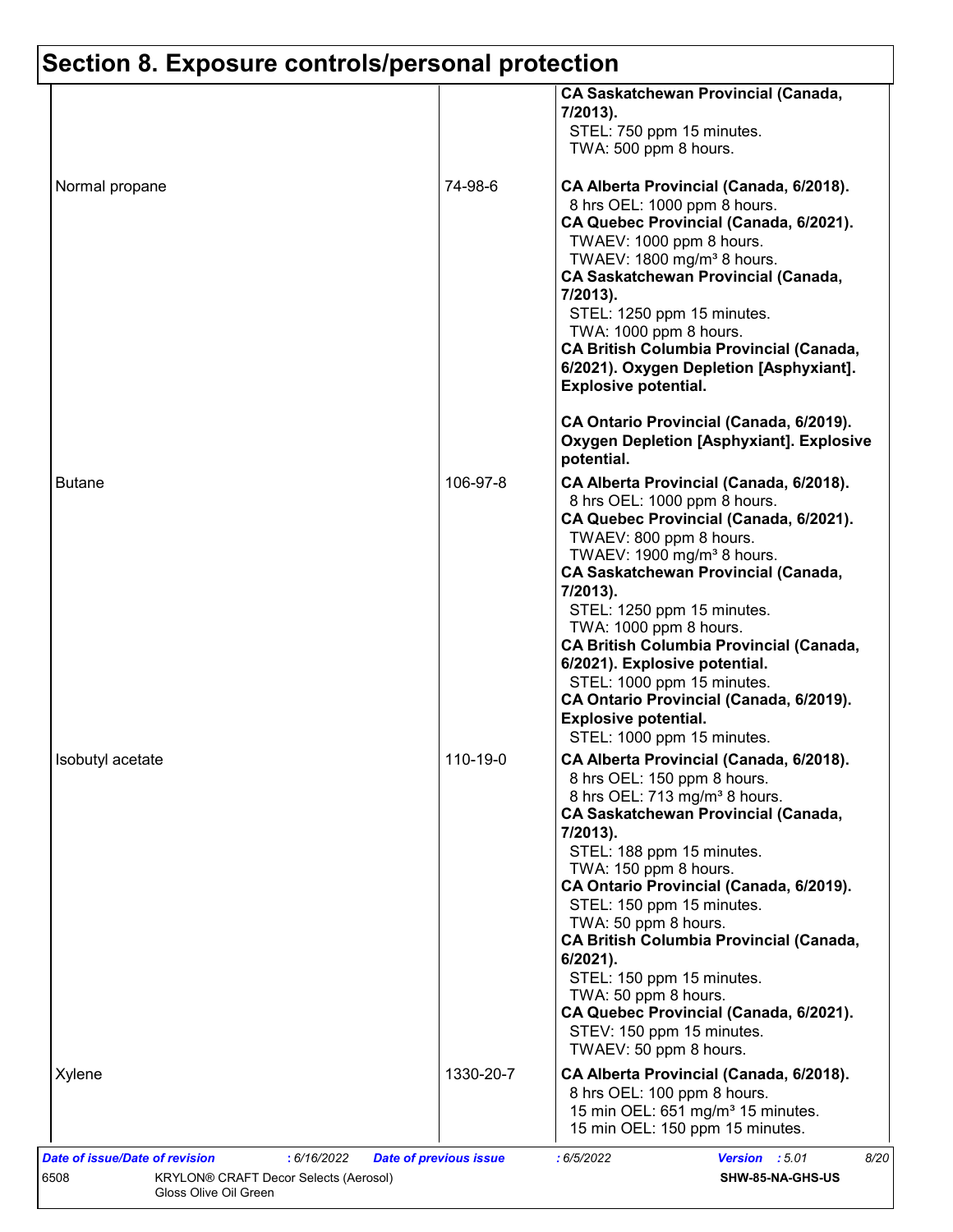|                       |            | 8 hrs OEL: 434 mg/m <sup>3</sup> 8 hours.<br><b>CA British Columbia Provincial (Canada,</b><br>$6/2021$ ).<br>TWA: 100 ppm 8 hours.<br>STEL: 150 ppm 15 minutes.<br>CA Quebec Provincial (Canada, 6/2021).<br>TWAEV: 100 ppm 8 hours.<br>TWAEV: 434 mg/m <sup>3</sup> 8 hours.<br>STEV: 150 ppm 15 minutes.<br>STEV: 651 mg/m <sup>3</sup> 15 minutes.<br>CA Ontario Provincial (Canada, 6/2019).<br>STEL: 150 ppm 15 minutes.<br>TWA: 100 ppm 8 hours.<br><b>CA Saskatchewan Provincial (Canada,</b><br>7/2013).<br>STEL: 150 ppm 15 minutes.<br>TWA: 100 ppm 8 hours.                                      |
|-----------------------|------------|--------------------------------------------------------------------------------------------------------------------------------------------------------------------------------------------------------------------------------------------------------------------------------------------------------------------------------------------------------------------------------------------------------------------------------------------------------------------------------------------------------------------------------------------------------------------------------------------------------------|
| Toluene               | 108-88-3   | CA Alberta Provincial (Canada, 6/2018).<br>Absorbed through skin.<br>8 hrs OEL: 50 ppm 8 hours.<br>8 hrs OEL: 188 mg/m <sup>3</sup> 8 hours.<br><b>CA British Columbia Provincial (Canada,</b><br>6/2021).<br>TWA: 20 ppm 8 hours.<br>CA Ontario Provincial (Canada, 6/2019).<br>TWA: 20 ppm 8 hours.<br>CA Quebec Provincial (Canada, 6/2021).<br>Absorbed through skin.<br>TWAEV: 50 ppm 8 hours.<br>TWAEV: 188 mg/m <sup>3</sup> 8 hours.<br><b>CA Saskatchewan Provincial (Canada,</b><br>7/2013). Absorbed through skin.<br>STEL: 60 ppm 15 minutes.<br>TWA: 50 ppm 8 hours.                            |
| Titanium dioxide      | 13463-67-7 | <b>CA British Columbia Provincial (Canada,</b><br>$6/2021$ ).<br>TWA: 10 mg/m <sup>3</sup> 8 hours. Form: Total dust<br>TWA: 3 mg/m <sup>3</sup> 8 hours. Form: respirable<br>fraction<br>CA Quebec Provincial (Canada, 6/2021).<br>TWAEV: 10 mg/m <sup>3</sup> 8 hours. Form: Total dust.<br>CA Alberta Provincial (Canada, 6/2018).<br>8 hrs OEL: 10 mg/m <sup>3</sup> 8 hours.<br>CA Ontario Provincial (Canada, 6/2019).<br>TWA: 10 mg/m <sup>3</sup> 8 hours.<br><b>CA Saskatchewan Provincial (Canada,</b><br>7/2013).<br>STEL: 20 mg/m <sup>3</sup> 15 minutes.<br>TWA: 10 mg/m <sup>3</sup> 8 hours. |
| Methyl Ethyl Ketoxime | 96-29-7    | OARS WEEL (United States, 1/2021). Skin<br>sensitizer.<br>TWA: 10 ppm 8 hours.                                                                                                                                                                                                                                                                                                                                                                                                                                                                                                                               |
| Ethylbenzene          | 100-41-4   | CA Alberta Provincial (Canada, 6/2018).<br>8 hrs OEL: 100 ppm 8 hours.<br>8 hrs OEL: 434 mg/m <sup>3</sup> 8 hours.<br>15 min OEL: 543 mg/m <sup>3</sup> 15 minutes.<br>15 min OEL: 125 ppm 15 minutes.                                                                                                                                                                                                                                                                                                                                                                                                      |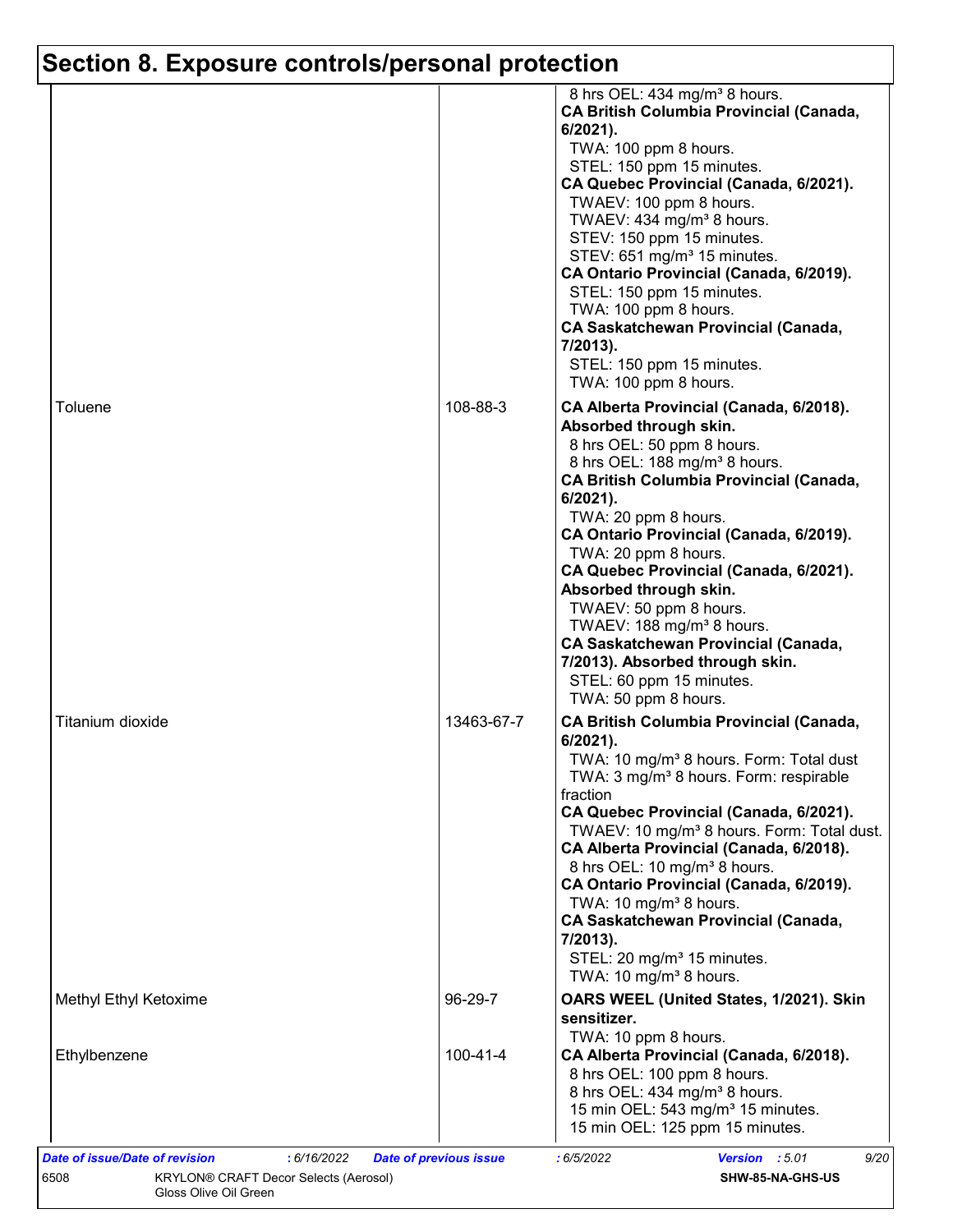|  | <b>CA British Columbia Provincial (Canada,</b><br>$6/2021$ ).<br>TWA: 20 ppm 8 hours.<br>CA Ontario Provincial (Canada, 6/2019).<br>TWA: 20 ppm 8 hours.<br>CA Quebec Provincial (Canada, 6/2021).<br>TWAEV: 20 ppm 8 hours.<br><b>CA Saskatchewan Provincial (Canada,</b><br>7/2013).<br>STEL: 125 ppm 15 minutes.<br>TWA: 100 ppm 8 hours. |
|--|----------------------------------------------------------------------------------------------------------------------------------------------------------------------------------------------------------------------------------------------------------------------------------------------------------------------------------------------|
|--|----------------------------------------------------------------------------------------------------------------------------------------------------------------------------------------------------------------------------------------------------------------------------------------------------------------------------------------------|

### **Occupational exposure limits (Mexico)**

|                         | CAS#           | <b>Exposure limits</b>                                                                    |
|-------------------------|----------------|-------------------------------------------------------------------------------------------|
| Acetone                 | 67-64-1        | NOM-010-STPS-2014 (Mexico, 4/2016).<br>TWA: 500 ppm 8 hours.<br>STEL: 750 ppm 15 minutes. |
| Propane                 | 74-98-6        | NOM-010-STPS-2014 (Mexico, 4/2016).<br>TWA: 1000 ppm 8 hours.                             |
| <b>Butane</b>           | 106-97-8       | NOM-010-STPS-2014 (Mexico, 4/2016).<br>TWA: 1000 ppm 8 hours.                             |
| <b>Isobutyl Acetate</b> | $110 - 19 - 0$ | NOM-010-STPS-2014 (Mexico, 4/2016).<br>TWA: 150 ppm 8 hours.                              |
| Xylene, mixed isomers   | 1330-20-7      | NOM-010-STPS-2014 (Mexico, 4/2016).<br>STEL: 150 ppm 15 minutes.<br>TWA: 100 ppm 8 hours. |
| Toluene                 | 108-88-3       | NOM-010-STPS-2014 (Mexico, 4/2016).<br>TWA: 20 ppm 8 hours.                               |

| <b>Appropriate engineering</b><br><b>controls</b> | : Use only with adequate ventilation. Use process enclosures, local exhaust ventilation or<br>other engineering controls to keep worker exposure to airborne contaminants below any<br>recommended or statutory limits. The engineering controls also need to keep gas,<br>vapor or dust concentrations below any lower explosive limits. Use explosion-proof<br>ventilation equipment.                                                                                     |
|---------------------------------------------------|-----------------------------------------------------------------------------------------------------------------------------------------------------------------------------------------------------------------------------------------------------------------------------------------------------------------------------------------------------------------------------------------------------------------------------------------------------------------------------|
| <b>Environmental exposure</b><br><b>controls</b>  | : Emissions from ventilation or work process equipment should be checked to ensure<br>they comply with the requirements of environmental protection legislation. In some<br>cases, fume scrubbers, filters or engineering modifications to the process equipment<br>will be necessary to reduce emissions to acceptable levels.                                                                                                                                             |
| <b>Individual protection measures</b>             |                                                                                                                                                                                                                                                                                                                                                                                                                                                                             |
| <b>Hygiene measures</b>                           | : Wash hands, forearms and face thoroughly after handling chemical products, before<br>eating, smoking and using the lavatory and at the end of the working period.<br>Appropriate techniques should be used to remove potentially contaminated clothing.<br>Contaminated work clothing should not be allowed out of the workplace. Wash<br>contaminated clothing before reusing. Ensure that eyewash stations and safety<br>showers are close to the workstation location. |
| <b>Eye/face protection</b>                        | : Safety eyewear complying with an approved standard should be used when a risk<br>assessment indicates this is necessary to avoid exposure to liquid splashes, mists,<br>gases or dusts. If contact is possible, the following protection should be worn, unless<br>the assessment indicates a higher degree of protection: chemical splash goggles.                                                                                                                       |
| <b>Skin protection</b>                            |                                                                                                                                                                                                                                                                                                                                                                                                                                                                             |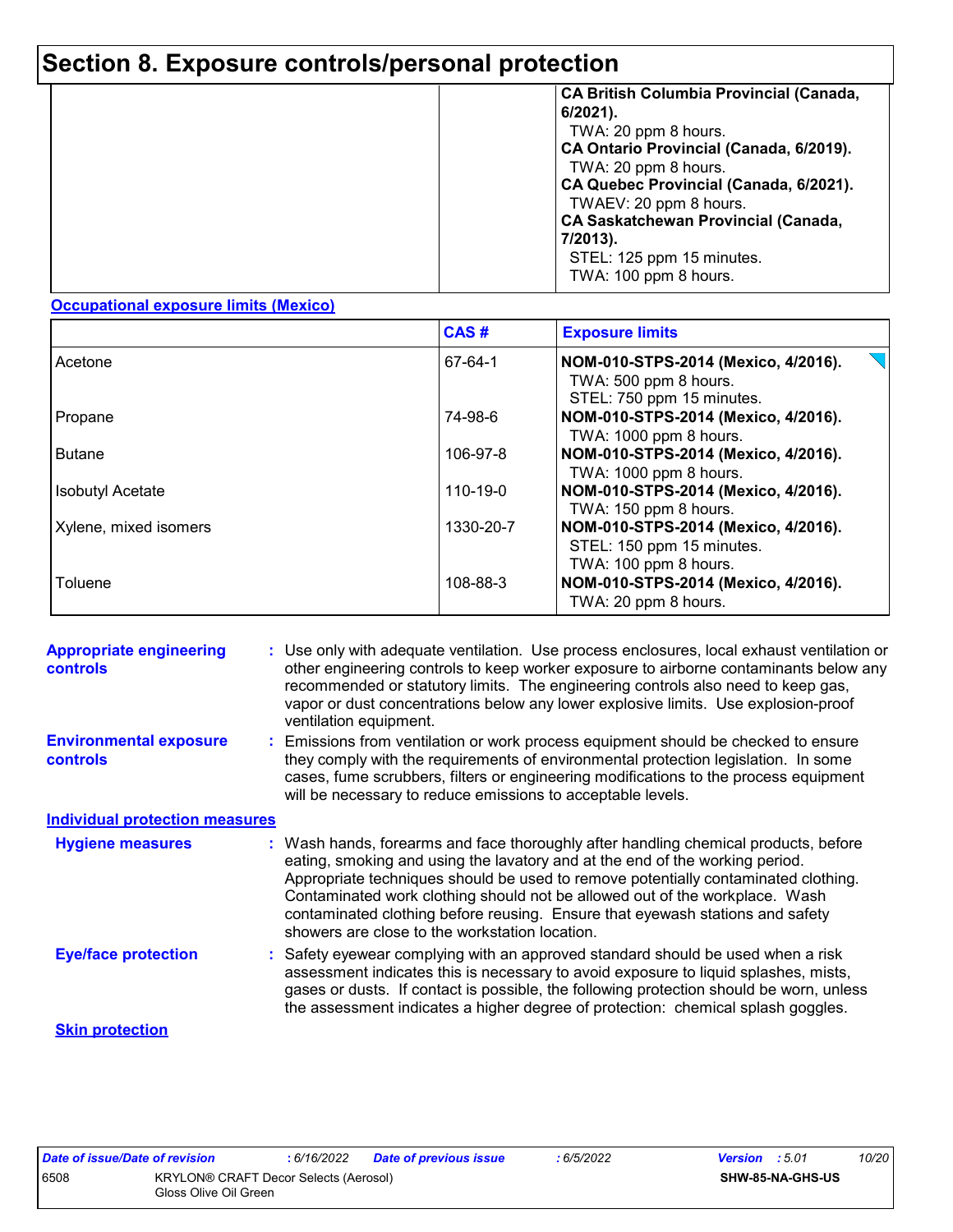| <b>Hand protection</b>        | : Chemical-resistant, impervious gloves complying with an approved standard should be<br>worn at all times when handling chemical products if a risk assessment indicates this is<br>necessary. Considering the parameters specified by the glove manufacturer, check<br>during use that the gloves are still retaining their protective properties. It should be<br>noted that the time to breakthrough for any glove material may be different for different<br>glove manufacturers. In the case of mixtures, consisting of several substances, the<br>protection time of the gloves cannot be accurately estimated. |
|-------------------------------|------------------------------------------------------------------------------------------------------------------------------------------------------------------------------------------------------------------------------------------------------------------------------------------------------------------------------------------------------------------------------------------------------------------------------------------------------------------------------------------------------------------------------------------------------------------------------------------------------------------------|
| <b>Body protection</b>        | : Personal protective equipment for the body should be selected based on the task being<br>performed and the risks involved and should be approved by a specialist before<br>handling this product. When there is a risk of ignition from static electricity, wear anti-<br>static protective clothing. For the greatest protection from static discharges, clothing<br>should include anti-static overalls, boots and gloves.                                                                                                                                                                                         |
| <b>Other skin protection</b>  | : Appropriate footwear and any additional skin protection measures should be selected<br>based on the task being performed and the risks involved and should be approved by a<br>specialist before handling this product.                                                                                                                                                                                                                                                                                                                                                                                              |
| <b>Respiratory protection</b> | : Based on the hazard and potential for exposure, select a respirator that meets the<br>appropriate standard or certification. Respirators must be used according to a<br>respiratory protection program to ensure proper fitting, training, and other important<br>aspects of use.                                                                                                                                                                                                                                                                                                                                    |

# **Section 9. Physical and chemical properties**

Gloss Olive Oil Green

The conditions of measurement of all properties are at standard temperature and pressure unless otherwise indicated.

| 6508                                                              | KRYLON® CRAFT Decor Selects (Aerosol)                                           | SHW-85-NA-GHS-US        |       |
|-------------------------------------------------------------------|---------------------------------------------------------------------------------|-------------------------|-------|
| <b>Date of issue/Date of revision</b>                             | : 6/16/2022<br><b>Date of previous issue</b><br>:6/5/2022                       | <b>Version</b><br>:5.01 | 11/20 |
| <b>Heat of combustion</b>                                         | : $28.305$ kJ/g                                                                 |                         |       |
| <b>Type of aerosol</b>                                            | : Spray                                                                         |                         |       |
| <b>Aerosol product</b>                                            |                                                                                 |                         |       |
| <b>Molecular weight</b>                                           | Not applicable.                                                                 |                         |       |
| <b>Viscosity</b>                                                  | Kinematic (40°C (104°F)): <20.5 mm <sup>2</sup> /s (<20.5 cSt)                  |                         |       |
| <b>Decomposition temperature</b>                                  | : Not available.                                                                |                         |       |
| <b>Auto-ignition temperature</b>                                  | : Not available.                                                                |                         |       |
| <b>Partition coefficient: n-</b><br>octanol/water                 | : Not applicable.                                                               |                         |       |
| <b>Solubility</b>                                                 | : Not available.                                                                |                         |       |
| <b>Relative density</b>                                           | : 0.74                                                                          |                         |       |
| <b>Relative vapor density</b>                                     | : $1.55$ [Air = 1]                                                              |                         |       |
| <b>Vapor pressure</b>                                             | : $101.3$ kPa (760 mm Hg)                                                       |                         |       |
| Lower and upper explosion<br>limit/flammability limit             | : Lower: 0.9%<br>Upper: 12.8%                                                   |                         |       |
| <b>Flammability</b>                                               | : Not available.                                                                |                         |       |
| <b>Evaporation rate</b>                                           | $: 5.6$ (butyl acetate = 1)                                                     |                         |       |
| <b>Flash point</b>                                                | : Closed cup: -29 $^{\circ}$ C (-20.2 $^{\circ}$ F) [Pensky-Martens Closed Cup] |                         |       |
| <b>Boiling point, initial boiling</b><br>point, and boiling range | : Not available.                                                                |                         |       |
| <b>Melting point/freezing point</b>                               | : Not available.                                                                |                         |       |
| pH                                                                | : Not applicable.                                                               |                         |       |
| <b>Odor threshold</b>                                             | : Not available.                                                                |                         |       |
| <b>Odor</b>                                                       | : Not available.                                                                |                         |       |
| <b>Color</b>                                                      | : Not available.                                                                |                         |       |
| <b>Physical state</b>                                             | : Liquid.                                                                       |                         |       |
| <b>Appearance</b>                                                 |                                                                                 |                         |       |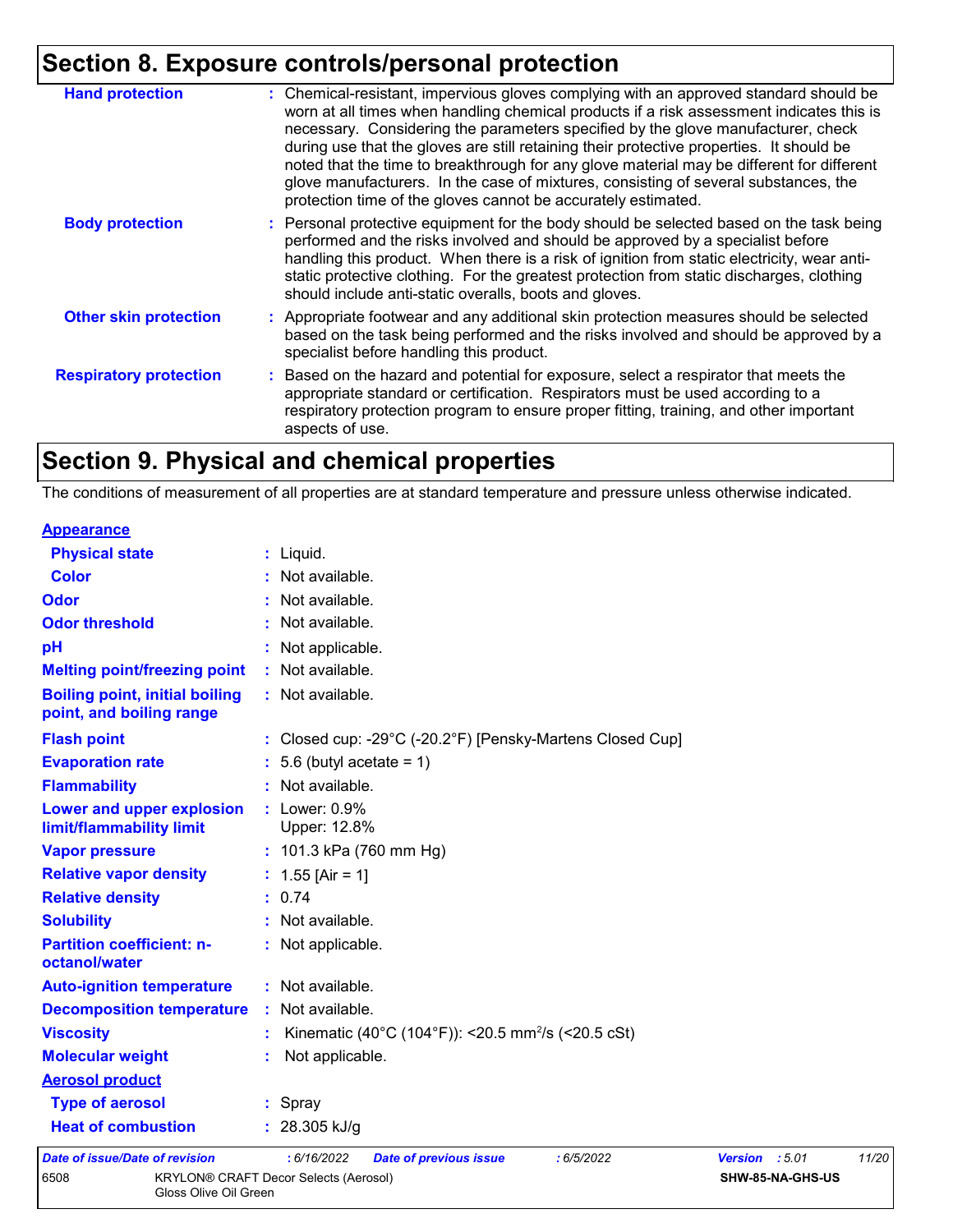# **Section 10. Stability and reactivity**

| <b>Reactivity</b>                            | : No specific test data related to reactivity available for this product or its ingredients.              |
|----------------------------------------------|-----------------------------------------------------------------------------------------------------------|
| <b>Chemical stability</b>                    | : The product is stable.                                                                                  |
| <b>Possibility of hazardous</b><br>reactions | : Under normal conditions of storage and use, hazardous reactions will not occur.                         |
| <b>Conditions to avoid</b>                   | : Avoid all possible sources of ignition (spark or flame).                                                |
| <b>Incompatible materials</b>                | : No specific data.                                                                                       |
| <b>Hazardous decomposition</b><br>products   | : Under normal conditions of storage and use, hazardous decomposition products should<br>not be produced. |

# **Section 11. Toxicological information**

## **Information on toxicological effects**

#### **Acute toxicity**

| <b>Product/ingredient name</b> | <b>Result</b>                | <b>Species</b> | <b>Dose</b>              | <b>Exposure</b> |
|--------------------------------|------------------------------|----------------|--------------------------|-----------------|
| Acetone                        | LD50 Oral                    | Rat            | 5800 mg/kg               |                 |
| <b>Butane</b>                  | <b>LC50 Inhalation Vapor</b> | Rat            | 658000 mg/m <sup>3</sup> | 4 hours         |
| <b>Isobutyl Acetate</b>        | LD50 Dermal                  | Rabbit         | >17400 mg/kg             |                 |
|                                | LD50 Oral                    | Rat            | 13400 mg/kg              |                 |
| Xylene, mixed isomers          | LC50 Inhalation Gas.         | Rat            | 6700 ppm                 | 4 hours         |
|                                | LD50 Oral                    | Rat            | 4300 mg/kg               |                 |
| Toluene                        | <b>LC50 Inhalation Vapor</b> | Rat            | 49 $g/m3$                | 4 hours         |
|                                | LD50 Oral                    | Rat            | 636 mg/kg                |                 |
| <b>Hydrotreated Heavy</b>      | <b>LC50 Inhalation Vapor</b> | Rat            | 8500 mg/m <sup>3</sup>   | 4 hours         |
| Petroleum Naphtha              |                              |                |                          |                 |
|                                | LD50 Oral                    | Rat            | $>6$ g/kg                |                 |
| Methyl Ethyl Ketoxime          | LD50 Oral                    | Rat            | 930 mg/kg                |                 |
| Ethylbenzene                   | LD50 Dermal                  | Rabbit         | >5000 mg/kg              |                 |
|                                | LD50 Oral                    | Rat            | 3500 mg/kg               |                 |

### **Irritation/Corrosion**

| <b>Product/ingredient name</b> | <b>Result</b>                                | <b>Species</b> | <b>Score</b> | <b>Exposure</b>  | <b>Observation</b> |
|--------------------------------|----------------------------------------------|----------------|--------------|------------------|--------------------|
| Acetone                        | Eyes - Mild irritant                         | Human          |              | 186300 ppm       |                    |
|                                | Eyes - Mild irritant                         | Rabbit         |              | $10$ uL          |                    |
|                                | Eyes - Moderate irritant                     | Rabbit         |              | 24 hours 20      |                    |
|                                |                                              |                |              | mg               |                    |
|                                | Eyes - Severe irritant                       | Rabbit         |              | $20 \, mg$       |                    |
|                                | Skin - Mild irritant                         | Rabbit         |              | 24 hours 500     |                    |
|                                |                                              |                |              | mg               |                    |
|                                | Skin - Mild irritant                         | Rabbit         |              | $395 \text{ mg}$ |                    |
| <b>Isobutyl Acetate</b>        | Eyes - Moderate irritant                     | Rabbit         |              | 24 hours 500     |                    |
|                                |                                              |                |              | mg               |                    |
|                                | Skin - Mild irritant                         | Rabbit         |              | 500 mg           |                    |
|                                | Skin - Moderate irritant                     | Rabbit         |              | 24 hours 500     |                    |
|                                |                                              |                |              | mg               |                    |
| Xylene, mixed isomers          | Eyes - Mild irritant                         | Rabbit         |              | $87 \text{ mg}$  |                    |
|                                | Eyes - Severe irritant                       | Rabbit         |              | 24 hours 5       |                    |
|                                |                                              |                |              | mg               |                    |
|                                | Skin - Mild irritant                         | Rat            |              | 8 hours 60 uL    |                    |
|                                | Skin - Moderate irritant                     | Rabbit         |              | 24 hours 500     |                    |
|                                |                                              |                |              |                  |                    |
| Date of issue/Date of revision | : 6/16/2022<br><b>Date of previous issue</b> |                | :6/5/2022    | <b>Version</b>   | 12/20<br>:5.01     |
| 6508                           | KRYLON® CRAFT Decor Selects (Aerosol)        |                |              |                  | SHW-85-NA-GHS-US   |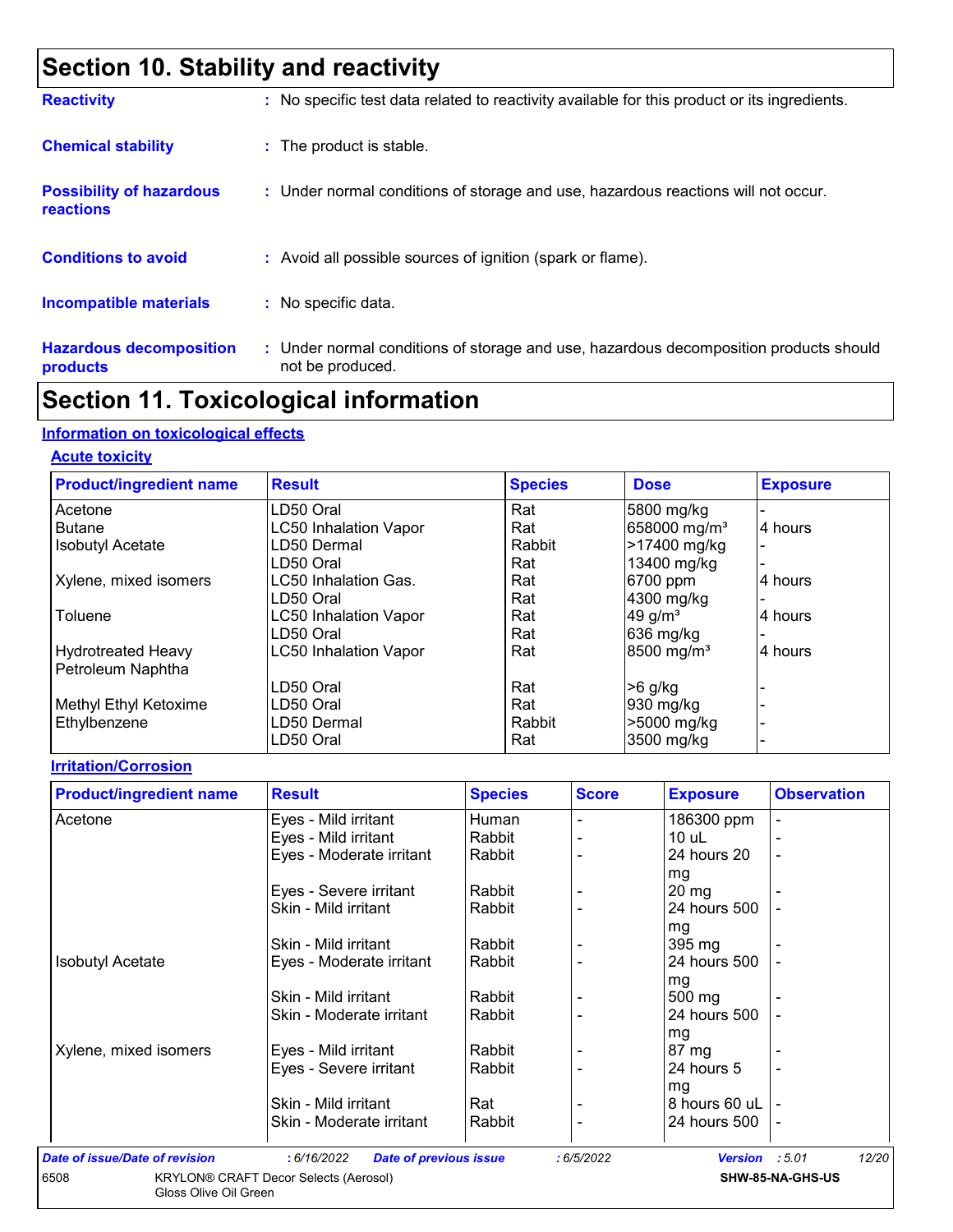# **Section 11. Toxicological information**

|                       | Skin - Moderate irritant | Rabbit |   | mg<br>100 %  |                |
|-----------------------|--------------------------|--------|---|--------------|----------------|
| Toluene               | Eyes - Mild irritant     | Rabbit |   | 0.5 minutes  | $\blacksquare$ |
|                       |                          |        |   | $100$ mg     |                |
|                       | Eyes - Mild irritant     | Rabbit |   | 870 ug       |                |
|                       | Eyes - Severe irritant   | Rabbit |   | 24 hours 2   | $\blacksquare$ |
|                       |                          |        |   | mg           |                |
|                       | Skin - Mild irritant     | Pig    |   | 24 hours 250 |                |
|                       |                          |        |   | uL           |                |
|                       | Skin - Mild irritant     | Rabbit |   | 435 mg       |                |
|                       | Skin - Moderate irritant | Rabbit |   | 24 hours 20  |                |
|                       |                          |        |   | mg           |                |
|                       | Skin - Moderate irritant | Rabbit |   | 500 mg       |                |
| Titanium Dioxide      | Skin - Mild irritant     | Human  |   | 72 hours 300 |                |
|                       |                          |        |   | ug I         |                |
| Methyl Ethyl Ketoxime | Eyes - Severe irritant   | Rabbit |   | 100 uL       |                |
| Ethylbenzene          | Eyes - Severe irritant   | Rabbit | ۰ | 500 mg       | ٠              |
|                       | Skin - Mild irritant     | Rabbit |   | 24 hours 15  | ۰              |
|                       |                          |        |   | mg           |                |

### **Sensitization**

Not available.

#### **Mutagenicity**

Not available.

## **Carcinogenicity**

Not available.

## **Classification**

| <b>Product/ingredient name</b>                       | <b>OSHA</b> | <b>IARC</b> | <b>NTP</b> |
|------------------------------------------------------|-------------|-------------|------------|
| Xylene, mixed isomers<br>Toluene<br>Titanium Dioxide |             | J.<br>2B    |            |
| l Ethvlbenzene                                       |             | 2B          |            |

### **Reproductive toxicity**

Not available.

## **Teratogenicity**

Not available.

## **Specific target organ toxicity (single exposure)**

| <b>Name</b>                       | <b>Category</b> | <b>Route of</b><br>exposure | <b>Target organs</b> |
|-----------------------------------|-----------------|-----------------------------|----------------------|
| Acetone                           | Category 3      |                             | Respiratory tract    |
|                                   |                 |                             | irritation           |
|                                   | Category 3      |                             | Narcotic effects     |
| Propane                           | Category 3      |                             | Respiratory tract    |
|                                   |                 |                             | irritation           |
|                                   | Category 3      |                             | Narcotic effects     |
| <b>Butane</b>                     | Category 3      |                             | Respiratory tract    |
|                                   |                 |                             | irritation           |
|                                   | Category 3      |                             | Narcotic effects     |
| Lt. Aliphatic Hydrocarbon Solvent | Category 3      |                             | Respiratory tract    |
|                                   |                 |                             | irritation           |
|                                   | Category 3      |                             | Narcotic effects     |
| <b>Isobutyl Acetate</b>           | Category 3      |                             | Narcotic effects     |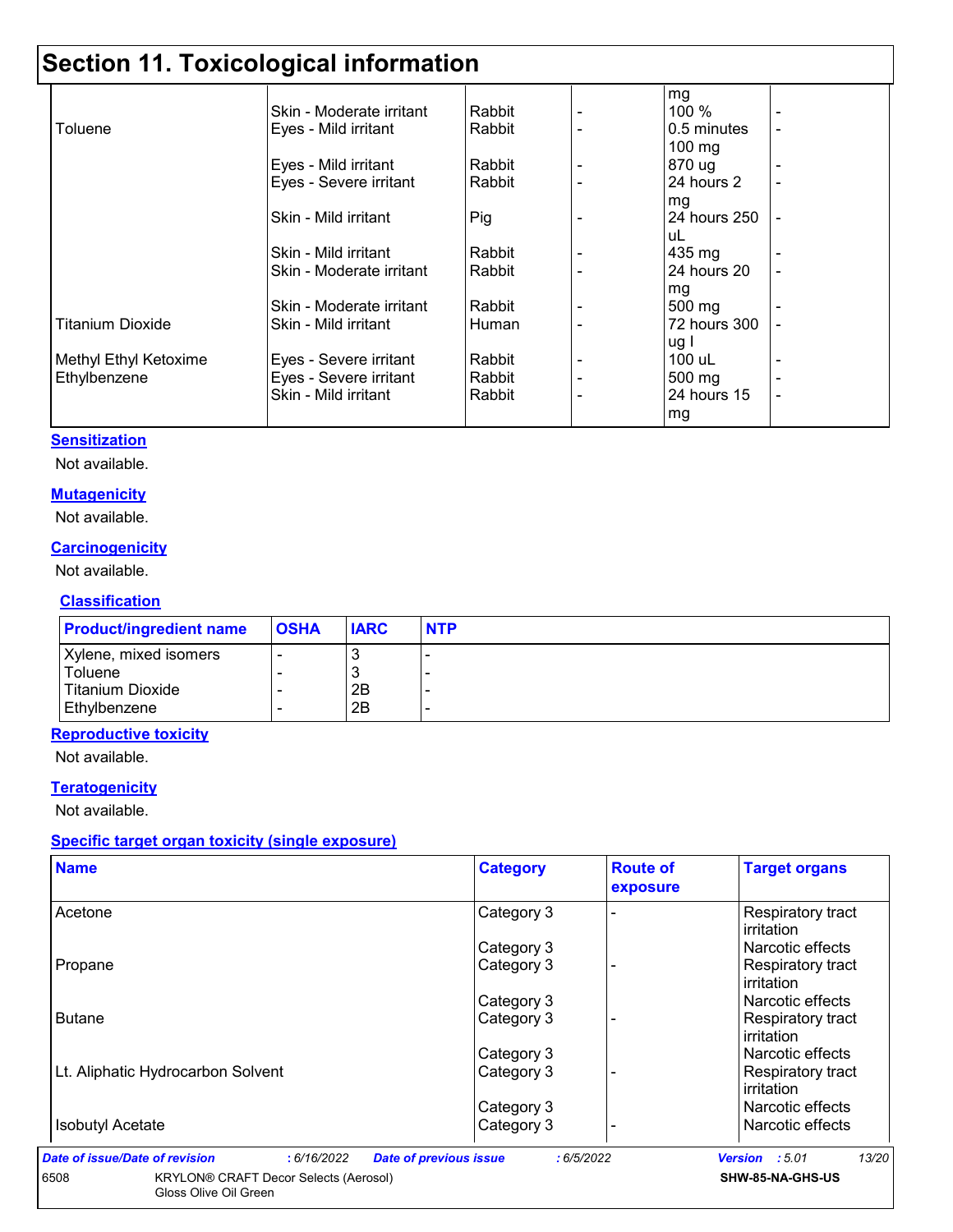# **Section 11. Toxicological information**

| Xylene, mixed isomers                | Category 3 | Respiratory tract<br>irritation |
|--------------------------------------|------------|---------------------------------|
| Toluene                              | Category 3 | Respiratory tract<br>irritation |
|                                      | Category 3 | Narcotic effects                |
| Hydrotreated Heavy Petroleum Naphtha | Category 3 | Respiratory tract<br>irritation |
|                                      | Category 3 | Narcotic effects                |
| Methyl Ethyl Ketoxime                | Category 1 | upper respiratory<br>tract      |
|                                      | Category 3 | Narcotic effects                |
| Ethylbenzene                         | Category 3 | Respiratory tract<br>irritation |
|                                      | Category 3 | Narcotic effects                |

### **Specific target organ toxicity (repeated exposure)**

| <b>Name</b>                          | <b>Category</b> | <b>Route of</b><br>exposure | <b>Target organs</b> |
|--------------------------------------|-----------------|-----------------------------|----------------------|
| Acetone                              | Category 2      |                             |                      |
| Propane                              | Category 2      |                             |                      |
| <b>Butane</b>                        | Category 2      |                             |                      |
| Lt. Aliphatic Hydrocarbon Solvent    | Category 2      |                             |                      |
| Xylene, mixed isomers                | Category 2      |                             |                      |
| Toluene                              | Category 2      |                             |                      |
| Hydrotreated Heavy Petroleum Naphtha | Category 2      |                             |                      |
| Methyl Ethyl Ketoxime                | Category 2      |                             | blood system         |
| Ethylbenzene                         | Category 2      |                             |                      |

### **Aspiration hazard**

| <b>Name</b>                          | <b>Result</b>                         |
|--------------------------------------|---------------------------------------|
| Propane                              | <b>ASPIRATION HAZARD - Category 1</b> |
| Butane                               | <b>ASPIRATION HAZARD - Category 1</b> |
| Lt. Aliphatic Hydrocarbon Solvent    | <b>ASPIRATION HAZARD - Category 1</b> |
| Xylene, mixed isomers                | <b>ASPIRATION HAZARD - Category 1</b> |
| <b>Toluene</b>                       | <b>ASPIRATION HAZARD - Category 1</b> |
| Hydrotreated Heavy Petroleum Naphtha | <b>ASPIRATION HAZARD - Category 1</b> |
| Ethylbenzene                         | <b>ASPIRATION HAZARD - Category 1</b> |

#### **Information on the likely :** Not available.

**routes of exposure**

## **Potential acute health effects**

| <b>Eye contact</b>  | : Causes serious eye irritation.                                                                                             |
|---------------------|------------------------------------------------------------------------------------------------------------------------------|
| <b>Inhalation</b>   | : Can cause central nervous system (CNS) depression. May cause drowsiness or<br>dizziness. May cause respiratory irritation. |
| <b>Skin contact</b> | : May cause an allergic skin reaction.                                                                                       |
| <b>Ingestion</b>    | : Can cause central nervous system (CNS) depression. May be fatal if swallowed and<br>enters airways.                        |

## **Symptoms related to the physical, chemical and toxicological characteristics**

| Eye contact | : Adverse symptoms may include the following:<br>pain or irritation |
|-------------|---------------------------------------------------------------------|
|             | watering                                                            |
|             | redness                                                             |

| Date of issue/Date of revision |                                                                | : 6/16/2022 | <b>Date of previous issue</b> | : 6/5/2022              | <b>Version</b> : 5.01 | 14/20 |
|--------------------------------|----------------------------------------------------------------|-------------|-------------------------------|-------------------------|-----------------------|-------|
| 6508                           | KRYLON® CRAFT Decor Selects (Aerosol)<br>Gloss Olive Oil Green |             |                               | <b>SHW-85-NA-GHS-US</b> |                       |       |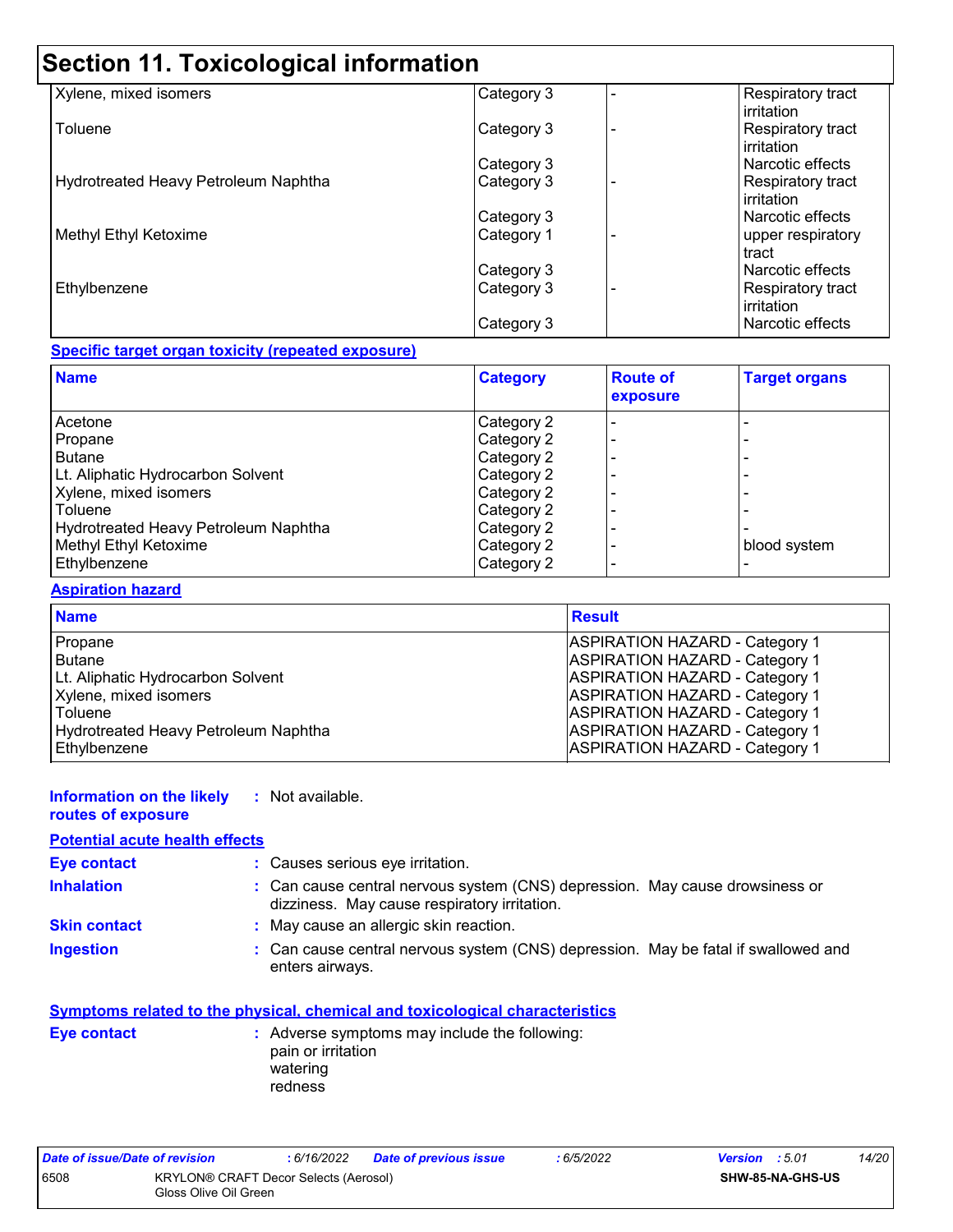# **Section 11. Toxicological information**

| <b>Inhalation</b>   | : Adverse symptoms may include the following:<br>respiratory tract irritation<br>coughing<br>nausea or vomiting<br>headache<br>drowsiness/fatigue<br>dizziness/vertigo<br>unconsciousness<br>reduced fetal weight<br>increase in fetal deaths<br>skeletal malformations |
|---------------------|-------------------------------------------------------------------------------------------------------------------------------------------------------------------------------------------------------------------------------------------------------------------------|
| <b>Skin contact</b> | : Adverse symptoms may include the following:<br>irritation<br>redness<br>reduced fetal weight<br>increase in fetal deaths<br>skeletal malformations                                                                                                                    |
| <b>Ingestion</b>    | : Adverse symptoms may include the following:<br>nausea or vomiting<br>reduced fetal weight<br>increase in fetal deaths<br>skeletal malformations                                                                                                                       |

|                                  | Delayed and immediate effects and also chronic effects from short and long term exposure                                                                                       |
|----------------------------------|--------------------------------------------------------------------------------------------------------------------------------------------------------------------------------|
|                                  |                                                                                                                                                                                |
|                                  | : Not available.                                                                                                                                                               |
| <b>Potential delayed effects</b> | : Not available.                                                                                                                                                               |
|                                  |                                                                                                                                                                                |
|                                  | $:$ Not available.                                                                                                                                                             |
|                                  | <b>Potential delayed effects : Not available.</b>                                                                                                                              |
|                                  |                                                                                                                                                                                |
|                                  |                                                                                                                                                                                |
|                                  | : May cause damage to organs through prolonged or repeated exposure. Once<br>sensitized, a severe allergic reaction may occur when subsequently exposed to very low<br>levels. |
|                                  | : Suspected of causing cancer. Risk of cancer depends on duration and level of<br>exposure.                                                                                    |
|                                  | : No known significant effects or critical hazards.                                                                                                                            |
|                                  | : Suspected of damaging the unborn child.                                                                                                                                      |
|                                  | : No known significant effects or critical hazards.                                                                                                                            |
|                                  | : No known significant effects or critical hazards.                                                                                                                            |
|                                  | <b>Potential chronic health effects</b>                                                                                                                                        |

## **Numerical measures of toxicity**

## **Acute toxicity estimates**

| <b>Route</b>       | <b>ATE value</b> |
|--------------------|------------------|
| Oral               | 285561.11 mg/kg  |
| Dermal             | 73050.52 mg/kg   |
| Inhalation (gases) | 437233.73 ppm    |

| Date of issue/Date of revision |                                                                       | : 6/16/2022 | <b>Date of previous issue</b> | : 6/5/2022              | <b>Version</b> : 5.01 | 15/20 |
|--------------------------------|-----------------------------------------------------------------------|-------------|-------------------------------|-------------------------|-----------------------|-------|
| 6508                           | <b>KRYLON® CRAFT Decor Selects (Aerosol)</b><br>Gloss Olive Oil Green |             |                               | <b>SHW-85-NA-GHS-US</b> |                       |       |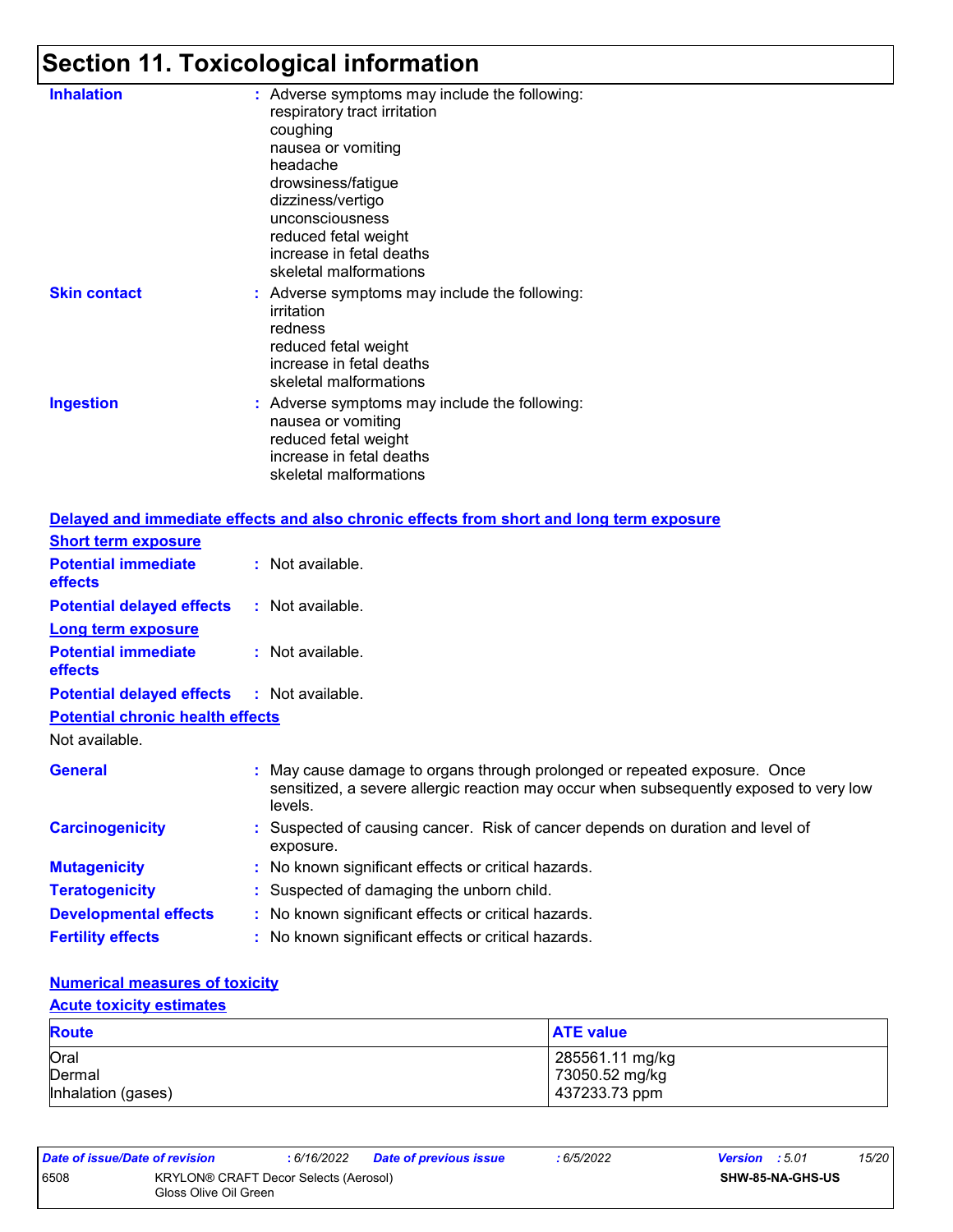# **Section 12. Ecological information**

### **Toxicity**

| <b>Product/ingredient name</b>       | <b>Result</b>                         | <b>Species</b>                                                            | <b>Exposure</b> |
|--------------------------------------|---------------------------------------|---------------------------------------------------------------------------|-----------------|
| Acetone                              | Acute EC50 7200000 µg/l Fresh water   | Algae - Selenastrum sp.                                                   | 96 hours        |
|                                      | Acute LC50 4.42589 ml/L Marine water  | Crustaceans - Acartia tonsa -                                             | 48 hours        |
|                                      |                                       | Copepodid                                                                 |                 |
|                                      | Acute LC50 7460000 µg/l Fresh water   | Daphnia - Daphnia cucullata                                               | 48 hours        |
|                                      | Acute LC50 5600 ppm Fresh water       | Fish - Poecilia reticulata                                                | 96 hours        |
|                                      | Chronic NOEC 4.95 mg/l Marine water   | Algae - Ulva pertusa                                                      | 96 hours        |
|                                      | Chronic NOEC 0.016 ml/L Fresh water   | Crustaceans - Daphniidae                                                  | 21 days         |
|                                      | Chronic NOEC 0.1 ml/L Fresh water     | Daphnia - Daphnia magna -<br>Neonate                                      | 21 days         |
|                                      | Chronic NOEC 5 µg/l Marine water      | Fish - Gasterosteus aculeatus -<br>Larvae                                 | 42 days         |
| Lt. Aliphatic Hydrocarbon<br>Solvent | Acute LC50 >100000 ppm Fresh water    | Fish - Oncorhynchus mykiss                                                | 96 hours        |
| Xylene, mixed isomers                | Acute LC50 8500 µg/l Marine water     | <b>Crustaceans - Palaemonetes</b><br>pugio                                | 48 hours        |
|                                      | Acute LC50 13400 µg/l Fresh water     | Fish - Pimephales promelas                                                | 96 hours        |
| Toluene                              | Acute EC50 >433 ppm Marine water      | Algae - Skeletonema costatum                                              | 96 hours        |
|                                      | Acute EC50 11600 µg/l Fresh water     | Crustaceans - Gammarus<br>pseudolimnaeus - Adult                          | 48 hours        |
|                                      | Acute EC50 6000 µg/l Fresh water      | Daphnia - Daphnia magna -<br>Juvenile (Fledgling, Hatchling,<br>Weanling) | 48 hours        |
|                                      | Acute LC50 5500 µg/l Fresh water      | Fish - Oncorhynchus kisutch - Fry                                         | 96 hours        |
|                                      | Chronic NOEC 1000 µg/l Fresh water    | Daphnia - Daphnia magna                                                   | 21 days         |
| <b>Titanium Dioxide</b>              | Acute LC50 >1000000 µg/l Marine water | Fish - Fundulus heteroclitus                                              | 96 hours        |
| Methyl Ethyl Ketoxime                | Acute LC50 843000 µg/l Fresh water    | Fish - Pimephales promelas                                                | 96 hours        |
| Ethylbenzene                         | Acute EC50 4900 µg/l Marine water     | Algae - Skeletonema costatum                                              | 72 hours        |
|                                      | Acute EC50 7700 µg/l Marine water     | Algae - Skeletonema costatum                                              | 96 hours        |
|                                      | Acute EC50 6.53 mg/l Marine water     | Crustaceans - Artemia sp. -<br>Nauplii                                    | 48 hours        |
|                                      | Acute EC50 2.93 mg/l Fresh water      | Daphnia - Daphnia magna -<br>Neonate                                      | 48 hours        |
|                                      | Acute LC50 4200 µg/l Fresh water      | Fish - Oncorhynchus mykiss                                                | 96 hours        |

### **Persistence and degradability**

| <b>Product/ingredient name</b> | <b>Aquatic half-life</b> | <b>Photolysis</b> | Biodegradability |
|--------------------------------|--------------------------|-------------------|------------------|
| Acetone                        |                          |                   | Readily          |
| Xylene, mixed isomers          |                          |                   | Readily          |
| Toluene                        |                          |                   | Readily          |
| <b>Hydrotreated Heavy</b>      | $\overline{\phantom{a}}$ |                   | Readily          |
| Petroleum Naphtha              |                          |                   |                  |
| Ethylbenzene                   |                          |                   | Readily          |

#### **Bioaccumulative potential**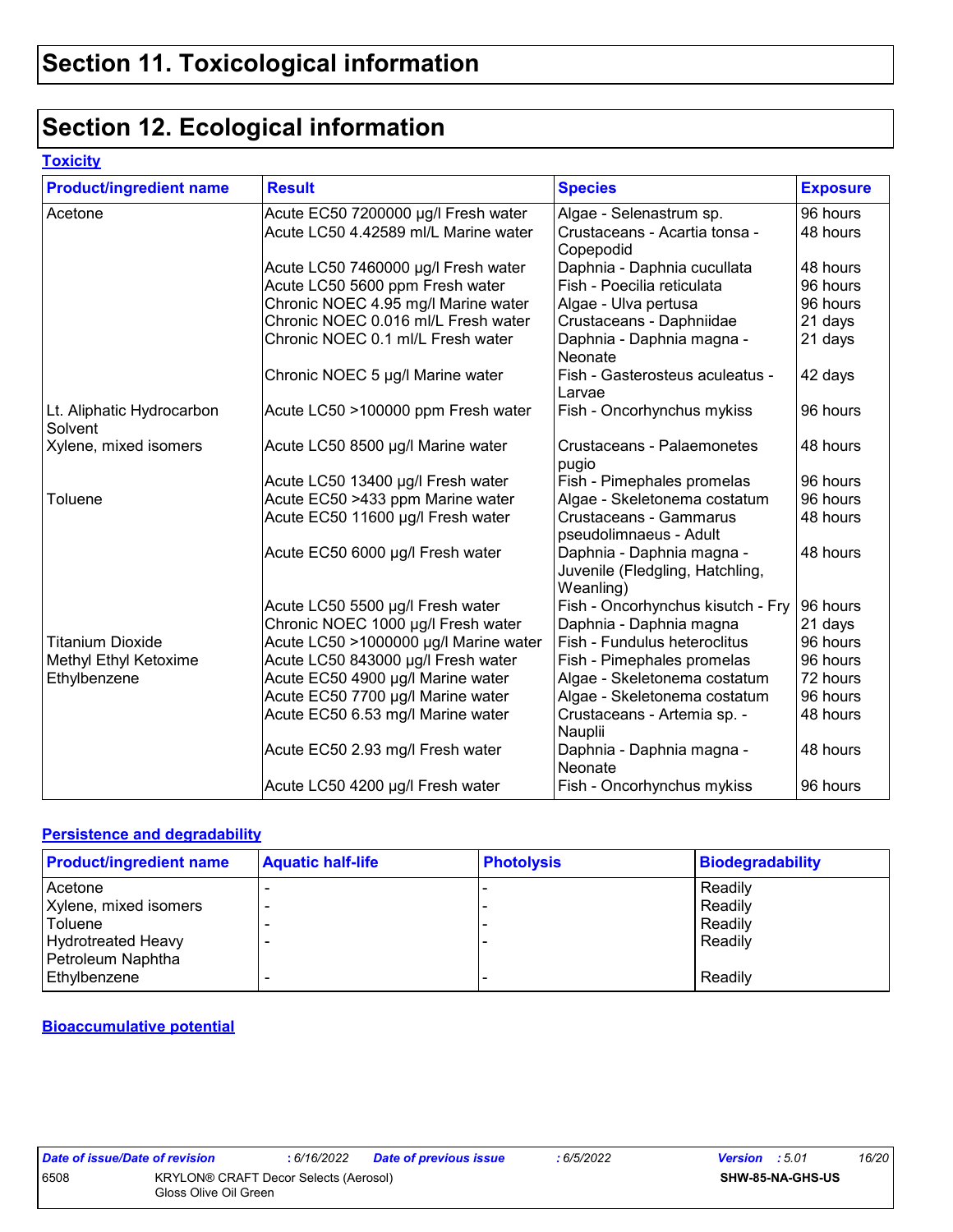# **Section 12. Ecological information**

| <b>Product/ingredient name</b>              | $LogP_{ow}$ | <b>BCF</b>  | <b>Potential</b> |
|---------------------------------------------|-------------|-------------|------------------|
| Lt. Aliphatic Hydrocarbon<br><b>Solvent</b> |             | 10 to 2500  | high             |
| Xylene, mixed isomers                       |             | 8.1 to 25.9 | low              |
| Toluene                                     |             | 90          | low              |
| <b>Hydrotreated Heavy</b>                   |             | 10 to 2500  | high             |
| Petroleum Naphtha<br>Methyl Ethyl Ketoxime  |             | 2.5 to 5.8  | low              |

## **Mobility in soil**

**Soil/water partition coefficient (K**<sub>oc</sub>) **:** Not available.

**Other adverse effects** : No known significant effects or critical hazards.

## **Section 13. Disposal considerations**

The generation of waste should be avoided or minimized wherever possible. Disposal of this product, solutions and any by-products should at all times comply with the requirements of environmental protection and waste disposal legislation and any regional local authority requirements. Dispose of surplus and non-recyclable products via a licensed waste disposal contractor. Waste should not be disposed of untreated to the sewer unless fully compliant with the requirements of all authorities with jurisdiction. Waste packaging should be recycled. Incineration or landfill should only be considered when recycling is not feasible. This material and its container must be disposed of in a safe way. Empty containers or liners may retain some product residues. Do not puncture or incinerate container. **Disposal methods :**

## **Section 14. Transport information**

|                                         | <b>DOT</b><br><b>Classification</b>                            | <b>TDG</b><br><b>Classification</b>                                                                                                                 | <b>Mexico</b><br><b>Classification</b> | <b>IATA</b>            | <b>IMDG</b>             |
|-----------------------------------------|----------------------------------------------------------------|-----------------------------------------------------------------------------------------------------------------------------------------------------|----------------------------------------|------------------------|-------------------------|
| <b>UN number</b>                        | <b>UN1950</b>                                                  | <b>UN1950</b>                                                                                                                                       | <b>UN1950</b>                          | <b>UN1950</b>          | <b>UN1950</b>           |
| <b>UN proper</b><br>shipping name       | <b>AEROSOLS</b>                                                | <b>AEROSOLS</b>                                                                                                                                     | <b>AEROSOLS</b>                        | AEROSOLS,<br>flammable | <b>AEROSOLS</b>         |
| <b>Transport</b><br>hazard class(es)    | 2.1                                                            | 2.1                                                                                                                                                 | 2.1                                    | 2.1                    | 2.1                     |
| <b>Packing group</b>                    |                                                                |                                                                                                                                                     |                                        |                        |                         |
| <b>Environmental</b><br>hazards         | No.                                                            | No.                                                                                                                                                 | No.                                    | No.                    | No.                     |
| <b>Additional</b><br><b>information</b> | ۰                                                              | Product classified<br>as per the<br>following sections<br>of the<br>Transportation of<br>Dangerous Goods<br>Regulations:<br>2.13-2.17 (Class<br>2). |                                        |                        |                         |
| <b>Date of issue/Date of revision</b>   | : 6/16/2022                                                    | <b>Date of previous issue</b>                                                                                                                       | : 6/5/2022                             |                        | Version : 5.01<br>17/20 |
| 6508                                    | KRYLON® CRAFT Decor Selects (Aerosol)<br>Gloss Olive Oil Green |                                                                                                                                                     |                                        |                        | SHW-85-NA-GHS-US        |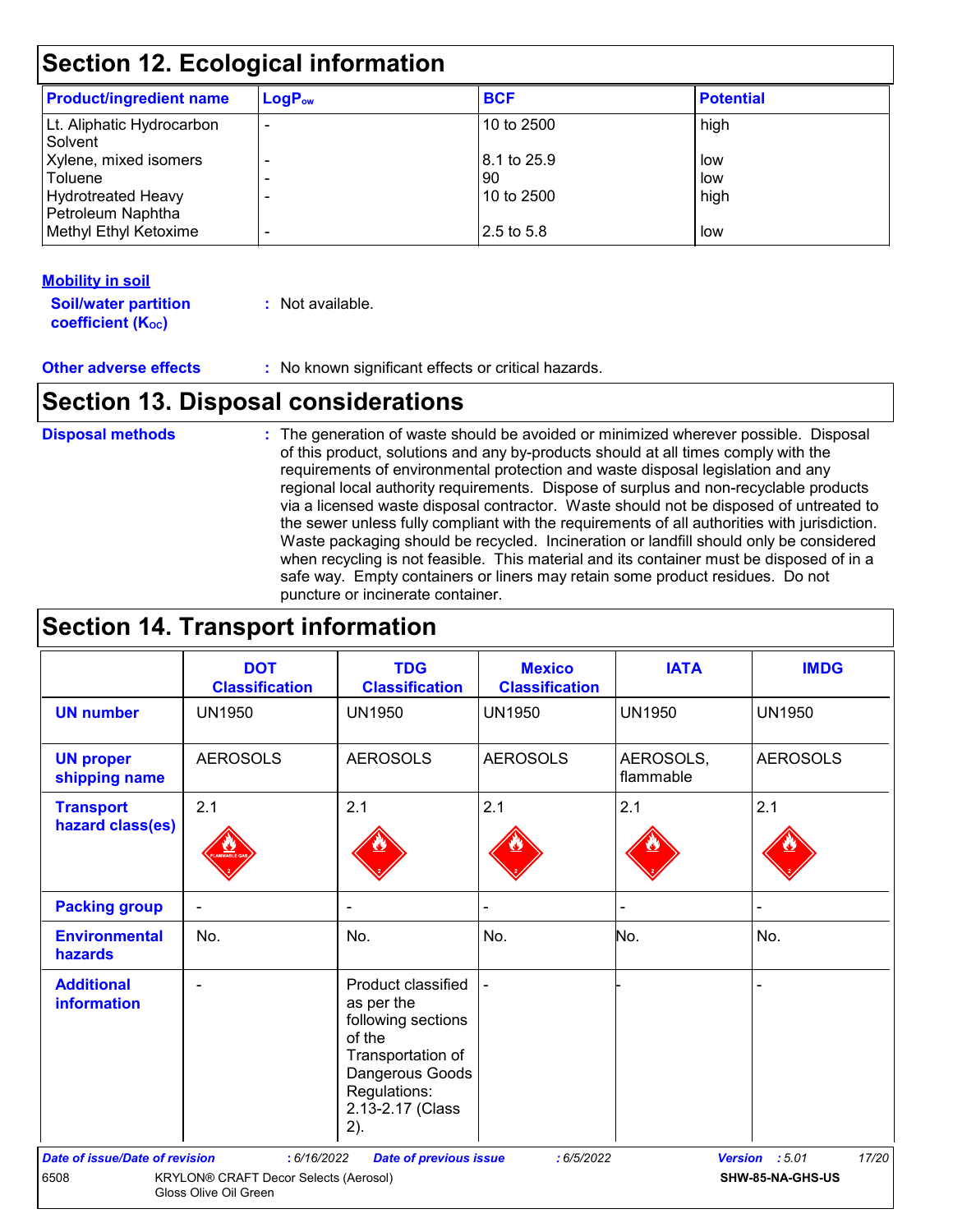| <b>Section 14. Transport information</b> |                                                                                                                 |                                                                                                                 |                                                                                       |                                                                                                                                        |                                                                                                                 |
|------------------------------------------|-----------------------------------------------------------------------------------------------------------------|-----------------------------------------------------------------------------------------------------------------|---------------------------------------------------------------------------------------|----------------------------------------------------------------------------------------------------------------------------------------|-----------------------------------------------------------------------------------------------------------------|
|                                          | Dependent upon<br>container size, this<br>product may ship under<br>the Limited Quantity<br>shipping exception. | Dependent upon<br>container size, this<br>product may ship under<br>the Limited Quantity<br>shipping exception. | Dependent upon<br>container size, this<br>the Limited Quantity<br>shipping exception. | Dependent upon<br>container size, this<br>product may ship under product may ship under<br>the Limited Quantity<br>shipping exception. | Dependent upon<br>container size, this<br>product may ship under<br>the Limited Quantity<br>shipping exception. |
|                                          |                                                                                                                 |                                                                                                                 |                                                                                       |                                                                                                                                        |                                                                                                                 |

**Special precautions for user :** Multi-modal shipping descriptions are provided for informational purposes and do not consider container sizes. The presence of a shipping description for a particular mode of transport (sea, air, etc.), does not indicate that the product is packaged suitably for that mode of transport. All packaging must be reviewed for suitability prior to shipment, and compliance with the applicable regulations is the sole responsibility of the person offering the product for transport. People loading and unloading dangerous goods must be trained on all of the risks deriving from the substances and on all actions in case of emergency situations.

**Transport in bulk according to IMO instruments :** Not available.

> : Not available. **Proper shipping name :**

# **Section 15. Regulatory information**

## **SARA 313**

SARA 313 (40 CFR 372.45) supplier notification can be found on the Environmental Data Sheet.

## **California Prop. 65**

WARNING: This product contains chemicals known to the State of California to cause cancer and birth defects or other reproductive harm.

#### **International regulations**

| <b>International lists</b> | : Australia inventory (AIIC): Not determined.<br>China inventory (IECSC): Not determined.<br>Japan inventory (CSCL): Not determined.<br>Japan inventory (ISHL): Not determined.<br>Korea inventory (KECI): Not determined.<br>New Zealand Inventory of Chemicals (NZIoC): Not determined.<br>Philippines inventory (PICCS): Not determined.<br>Taiwan Chemical Substances Inventory (TCSI): Not determined.<br>Thailand inventory: Not determined.<br>Turkey inventory: Not determined.<br>Vietnam inventory: Not determined. |
|----------------------------|-------------------------------------------------------------------------------------------------------------------------------------------------------------------------------------------------------------------------------------------------------------------------------------------------------------------------------------------------------------------------------------------------------------------------------------------------------------------------------------------------------------------------------|
|----------------------------|-------------------------------------------------------------------------------------------------------------------------------------------------------------------------------------------------------------------------------------------------------------------------------------------------------------------------------------------------------------------------------------------------------------------------------------------------------------------------------------------------------------------------------|

## **Section 16. Other information**

## **Hazardous Material Information System (U.S.A.)**



**The customer is responsible for determining the PPE code for this material. For more information on HMIS® Personal Protective Equipment (PPE) codes, consult the HMIS® Implementation Manual.**

**Caution: HMIS® ratings are based on a 0-4 rating scale, with 0 representing minimal hazards or risks, and 4 representing significant hazards or risks. Although HMIS® ratings and the associated label are not required on SDSs or products leaving a facility under 29 CFR 1910.1200, the preparer may choose to provide them. HMIS® ratings are to be used with a fully implemented HMIS® program. HMIS® is a registered trademark and service mark of the American Coatings Association, Inc.**

**Procedure used to derive the classification**

| Date of issue/Date of revision |                                                                | : 6/16/2022 | <b>Date of previous issue</b> | : 6/5/2022 | <b>Version</b> : 5.01   |  | 18/20 |
|--------------------------------|----------------------------------------------------------------|-------------|-------------------------------|------------|-------------------------|--|-------|
| 6508                           | KRYLON® CRAFT Decor Selects (Aerosol)<br>Gloss Olive Oil Green |             |                               |            | <b>SHW-85-NA-GHS-US</b> |  |       |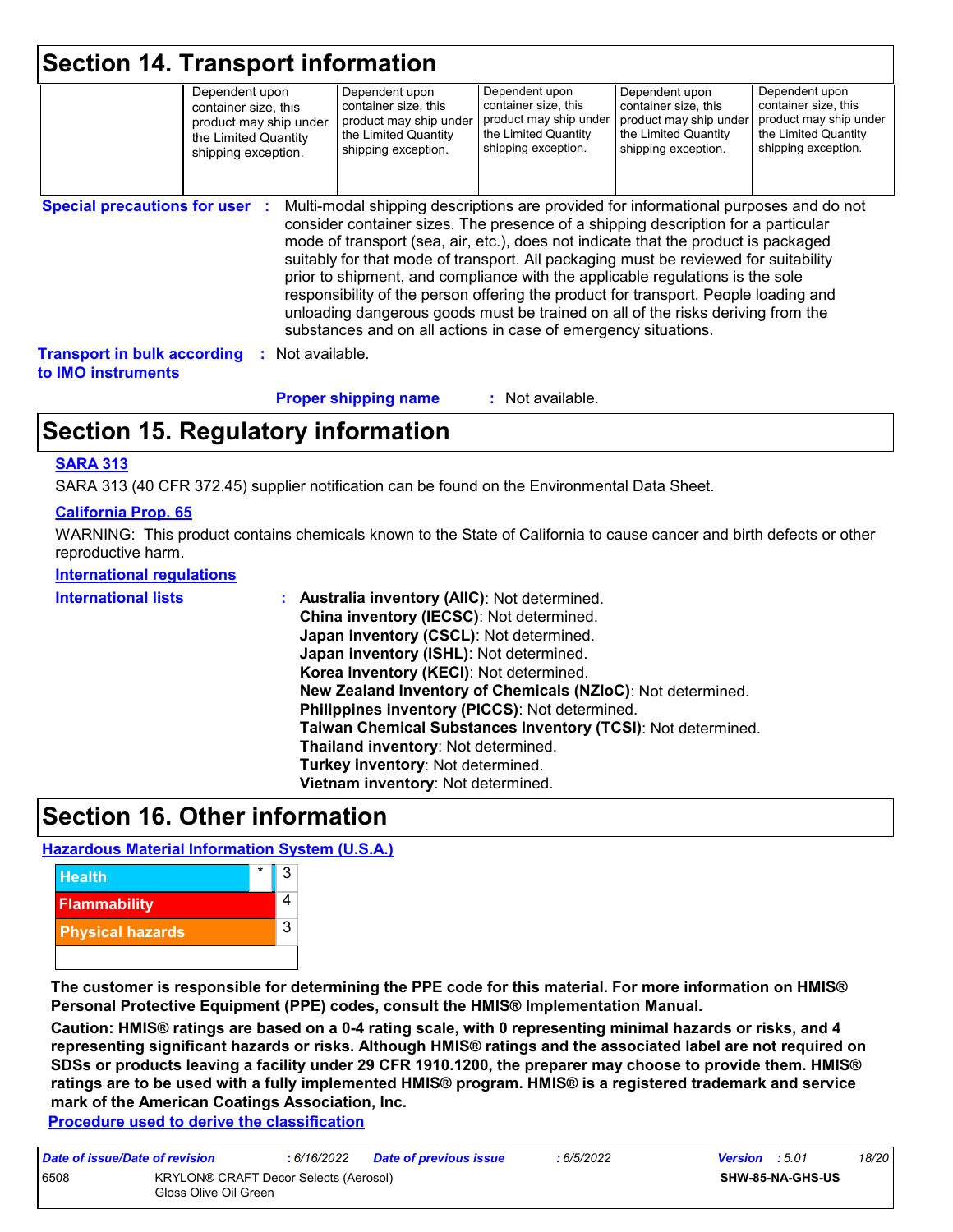## **Section 16. Other information**

| <b>Classification</b>                                                 | <b>Justification</b>  |  |  |
|-----------------------------------------------------------------------|-----------------------|--|--|
| FLAMMABLE AEROSOLS - Category 1                                       | On basis of test data |  |  |
| GASES UNDER PRESSURE - Compressed gas                                 | Calculation method    |  |  |
| SERIOUS EYE DAMAGE/ EYE IRRITATION - Category 2A                      | Calculation method    |  |  |
| SKIN SENSITIZATION - Category 1                                       | Calculation method    |  |  |
| <b>CARCINOGENICITY - Category 2</b>                                   | Calculation method    |  |  |
| TOXIC TO REPRODUCTION - Category 2                                    | Calculation method    |  |  |
| SPECIFIC TARGET ORGAN TOXICITY (SINGLE EXPOSURE) (Respiratory tract   | Calculation method    |  |  |
| irritation) - Category 3                                              |                       |  |  |
| SPECIFIC TARGET ORGAN TOXICITY (SINGLE EXPOSURE) (Narcotic effects) - | Calculation method    |  |  |
| Category 3                                                            |                       |  |  |
| SPECIFIC TARGET ORGAN TOXICITY (REPEATED EXPOSURE) - Category 2       | Calculation method    |  |  |
| <b>ASPIRATION HAZARD - Category 1</b>                                 | Calculation method    |  |  |

#### **History**

| Date of printing                         | : 6/16/2022                                                                                                                                                                                                                                                                                                                                                                                                                                                                                                                                                                                                         |
|------------------------------------------|---------------------------------------------------------------------------------------------------------------------------------------------------------------------------------------------------------------------------------------------------------------------------------------------------------------------------------------------------------------------------------------------------------------------------------------------------------------------------------------------------------------------------------------------------------------------------------------------------------------------|
| Date of issue/Date of<br><b>revision</b> | : 6/16/2022                                                                                                                                                                                                                                                                                                                                                                                                                                                                                                                                                                                                         |
| Date of previous issue                   | : 6/5/2022                                                                                                                                                                                                                                                                                                                                                                                                                                                                                                                                                                                                          |
| <b>Version</b>                           | : 5.01                                                                                                                                                                                                                                                                                                                                                                                                                                                                                                                                                                                                              |
| <b>Key to abbreviations</b>              | $\therefore$ ATE = Acute Toxicity Estimate<br>BCF = Bioconcentration Factor<br>GHS = Globally Harmonized System of Classification and Labelling of Chemicals<br>IATA = International Air Transport Association<br>IBC = Intermediate Bulk Container<br><b>IMDG = International Maritime Dangerous Goods</b><br>LogPow = logarithm of the octanol/water partition coefficient<br>MARPOL = International Convention for the Prevention of Pollution From Ships, 1973<br>as modified by the Protocol of 1978. ("Marpol" = marine pollution)<br>$N/A = Not available$<br>SGG = Segregation Group<br>UN = United Nations |

**Indicates information that has changed from previously issued version.**

## **Notice to reader**

**It is recommended that each customer or recipient of this Safety Data Sheet (SDS) study it carefully and consult resources, as necessary or appropriate, to become aware of and understand the data contained in this SDS and any hazards associated with the product. This information is provided in good faith and believed to be accurate as of the effective date herein. However, no warranty, express or implied, is given. The information presented here applies only to the product as shipped. The addition of any material can change the composition, hazards and risks of the product. Products shall not be repackaged, modified, or tinted except as specifically instructed by the manufacturer, including but not limited to the incorporation of products not specified by the manufacturer, or the use or addition of products in proportions not specified by the manufacturer. Regulatory requirements are subject to change and may differ between various locations and jurisdictions. The customer/buyer/user is responsible to ensure that his activities comply with all country, federal, state, provincial or local laws. The conditions for use of the product are not under the control of the manufacturer; the customer/buyer/user is responsible to determine the conditions necessary for the safe use of this product. The customer/buyer/user should not use the product for any purpose other than the purpose shown in the applicable section of this SDS without first referring to the supplier and obtaining written handling instructions. Due to the proliferation of sources for information such as manufacturer-specific SDS, the manufacturer cannot be responsible for SDSs obtained from any other source.**